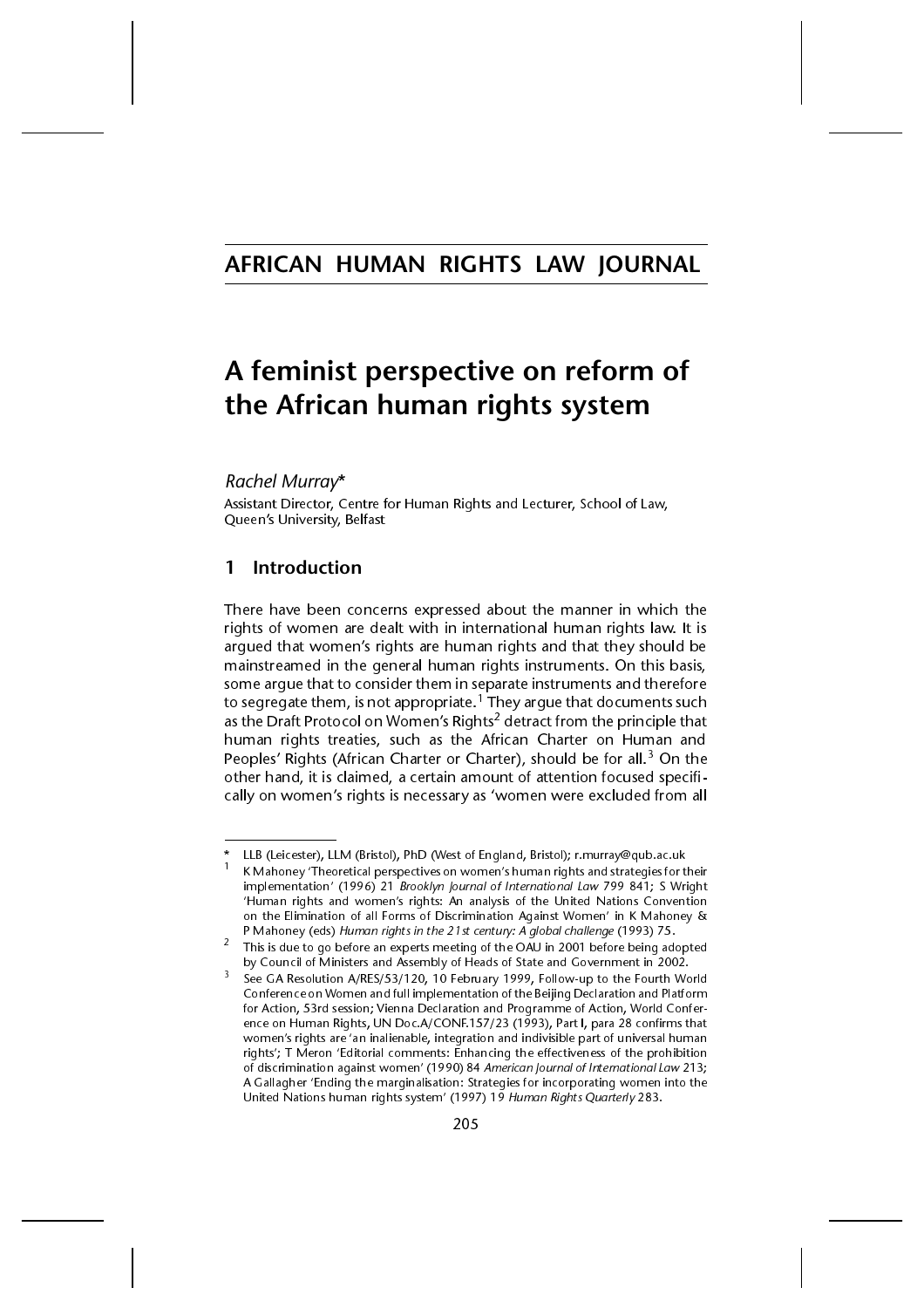aspects and levels of international structures and policy making' and 'it would be inconceivable to challenge a concern about the rights of people belonging to a racial, religious or indigenous group on the grounds that they are simply people too'.<sup>4</sup>

So how has the African Charter and the African Commission on Human and Peoples' Rights (African Commission or Commission) dealt with women's rights? This article will first consider whether the Commission has mainstreamed women's rights into its work before examining more theoretical perspectives on whether the way in which the Charter is actually formulated restricts its ability to protect women.

On the face of it, the Charter does not seem to accord any particular mention of women, any more than other international human rights instruments have done.<sup>5</sup> The only provisions are the non-discrimination clause in article 2 prohibiting discrimination on the basis of sex, among other things, and the requirement in article 18(3) that states eliminate every discrimination against women and also ensure the protection of the rights of women', in conjunction with the rights of the family and the child. However, a consideration of the Charter's inclusion of what are perceived to be its more unusual provisions and the way in which the Charter as a whole has been interpreted offers some hope for women's rights.

# 2 Promotion and protection of the rights of women

The African Commission's approach to women's rights indicates both an attempt to highlight the concerns but also to mainstream debate into its existing procedures. In regard to the former, the African Commission has taken several initiatives to specifically focus on the position of women. In 1998 it appointed Commissioner Ondziel-Gnelenga to the position of Special Rapporteur on Women's Rights. This is a positive development which brought attention to the situation of women in Africa and has the potential to ensure that such concerns are integral to

BE Hernández-Truyol 'Women's rights as human rights rules, realities and the role of culture: A formula for reform' (1996) 21 Brooklyn Journal of International Law 605 617.<br>For example, the European Convention on Human Rights, art 12 provides for a right of 'men and women or marriageable age' to marry and found a family; art 14 prohibits discrimination on the basis of sex, among other grounds. The American Convention on Human Rights, art 1 prohibits discrimination on the basis of sex and other grounds; art 4(5) prohibits capital punishment being imposed on pregnant women; art 17(2) recognises the right of men and women of marriageable age to marry and raise a family. The International Covenant on Civil and Political Rights, art 2 includes a non-discrimination clause; art 3 is specifically directed towards 'equal right of men and women to the enjoyment of all civil and political rights'; art 6(5) prohibits the death penalty being imposed on pregnant women; art 23(2) provides the right of men and women to marry and found a family; and art 26 provides for equality before the law and prohibition of discrimination on the basis of sex and other grounds.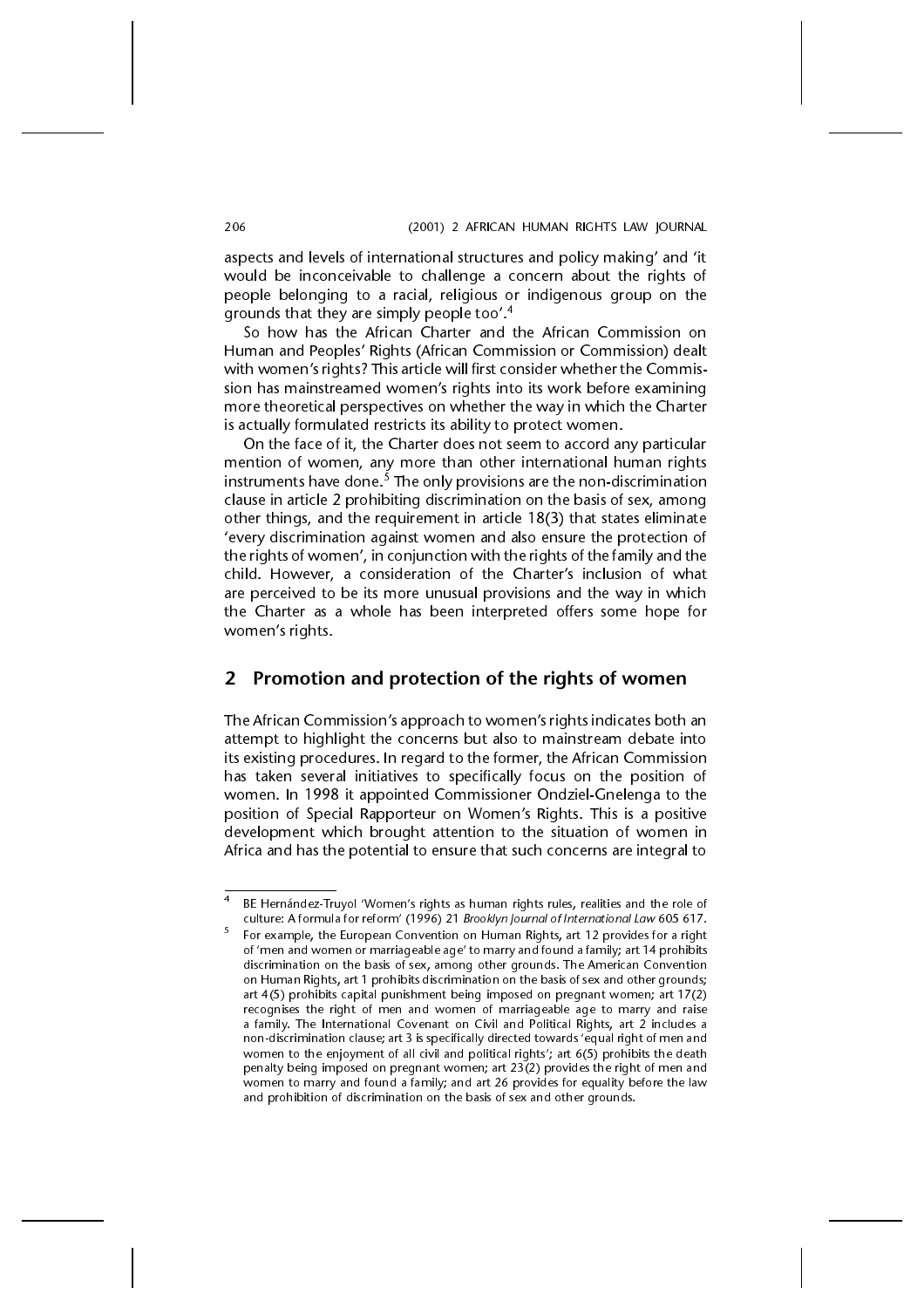all of the Commission's work. It is a shame, however, that little concrete action has been taken by the Rapporteur since her appointment.<sup>6</sup> In the same vein, the Commission also has just adopted a Draft Protocol on the Rights of Women, although this is yet to be fully operational, requiring additional approval, adoption by the Organisation of African Unity (OAU) and ratification by states.<sup>7</sup> The Draft Protocol draws upon the UN instruments and others and develops them further with some progressive provisions.

Thus, attempts by the Commission to focus on the rights of women specifically have been made, although arguably their results have been limited. What is also important is the extent to which the Commission considers such actions to have dealt adequately with women's rights or whether it believes it must mainstream such rights into its procedures as a whole.

The picture of the extent to which the African Commission has dealt with women's rights as human rights in the Charter is mixed. Certainly, the African Commission is the most representative of all regional human rights bodies, with four out of its eleven commissioners being women. There is also a provision for equal gender representation to be taken into account not only in the nomination but also in the appointment of women to the African Court.<sup>8</sup> This is in contrast to there being no women on the seven member Inter-American Commission or Court of Human Rights and only eight of the 40 judges of the European Court of Human Rights are women. Furthermore, women are only around a sixth of the total membership of the UN Human Rights Committee and a ninth of the Committee on Economic, Social and Cultural Rights. While placing women on the Commission may be argued to be a token gesture and will not necessarily quarantee better protection of women's rights in general, it does, however, indicate at least a willingness by the OAU to take concrete action in this respect.

Similarly, in its state reporting procedure the Commission has raised the issue of women as something upon which states should be focusing.<sup>9</sup> The original Guidelines for state reporting had a specific section on

 $6$  This is partly due to limited funding, although there have been concerns that what funding was provided was not used appropriately. The Commissioner, for example, spent several months in Europe researching literature on women's rights, when some argued it would have been more appropriate for her to be visiting African countries.

Draft Protocol to the African Charter on Human and Peoples' Rights on the Rights of Women in Africa [Final Version], 13 September 2000, CAB/LEG/66.6; reprinted in (2001) 1 African Human Rights Law Journal 53.

Art 12(2) of the Protocol reads: 'Due consideration shall be given to adequate gender representation in the nomination process.' Art 14(3) notes that 'In the election of the

judges, the Assembly shall ensure that there is adequate gender representation'.<br>Art 62 of the Charter requires states to submit reports on the legislative and other measures they have taken to implement provisions of the Charter. States are to submit reports every two years to the Commission.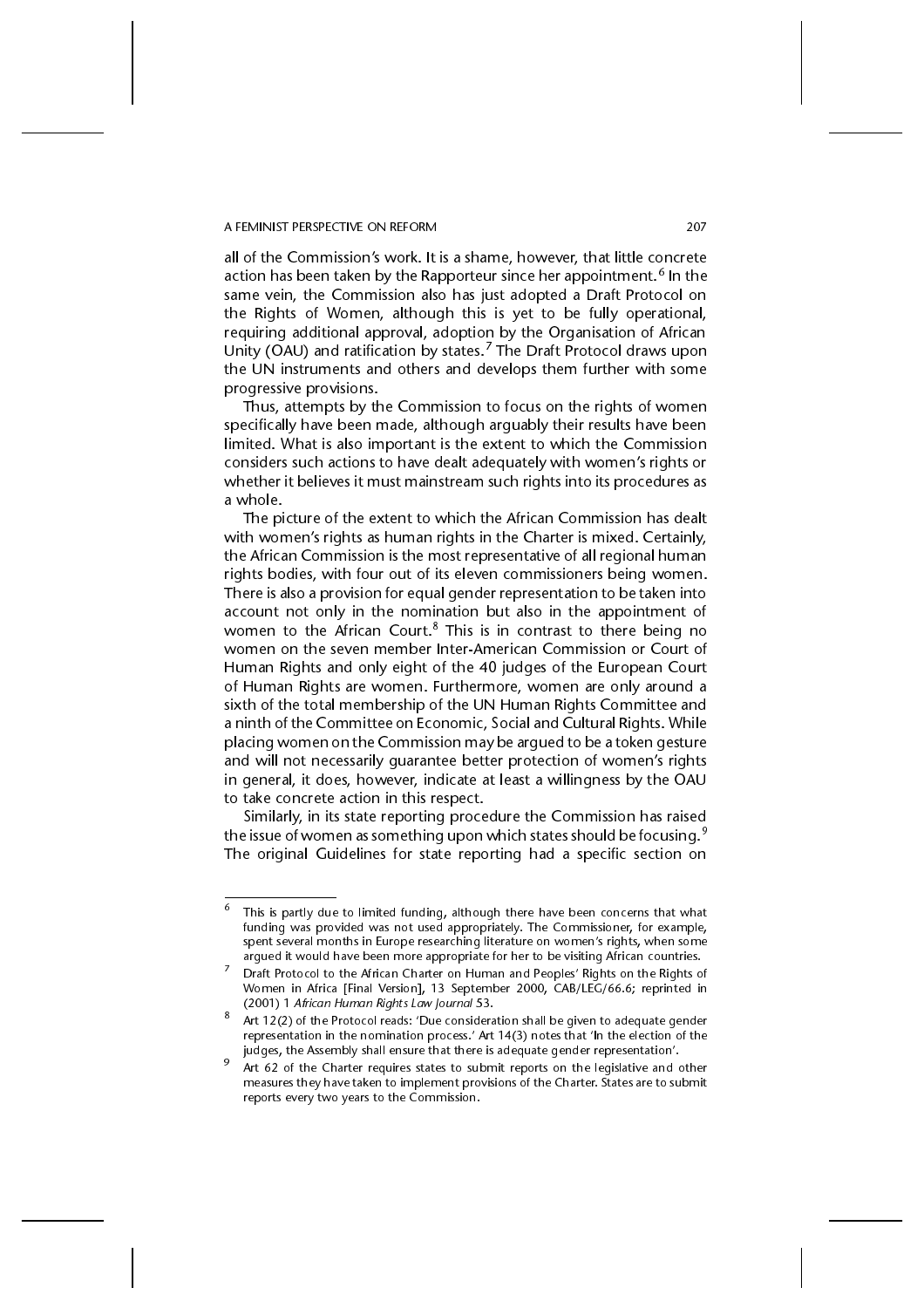women's rights<sup>10</sup> and the amended guidelines require states also to report specifically on 'what is the state doing to improve the conditions of  $\dots$  women<sup>'.11</sup> Now, the commissioners seem to ask questions consistently about the rights of women during the examination of state reports.<sup>12</sup> Other special rapporteurs have also considered the rights of women in their mandate. $1$ 

This approach has not been reflected, however, in the Commission's communication procedure.<sup>14</sup> There have been very few cases that either touch upon or relate directly to the rights of women. One explanation is that non-governmental organisations (NGOs) may have failed to submit such cases for the attention of the Commission. There are, for example, only 16 of the NGOs that have observer status before the Commission that focus specifically on women's rights.<sup>15</sup> Another reason

 $10$  Guidelines for national periodic reports, Second Annual Activity Report of the African Commission on Human and Peoples' Rights 1988-1989, Annex XII, para VII. These noted the reporting requirements of the UN Convention on the Elimination of All Forms of Discrimination Against Women and also that reports on women's rights should be submitted to the African Commission given that 'discrimination against women in Africa is of such widespread occurrence', para VII.2. It called on states to report on the 'actual, general, social, economic, political and legal framework within which a state party approaches the elimination of discrimination against women in all its forms . . .; any legal and other measures adopted to implement the Convention or their absence . . .; whether there are any institutions or authorities which have as their task to ensure that the principle of equality between men and women is complied with in practice and what remedies are available to women who have suffered this discrimination; the means to promote and ensure the full development and advancement of women . . . '. It also requires that reports 'reveal obstacles to the participation of women on an equal basis with men in the political, social, economic and cultural life of their countries, and give information on types and frequencies of cases of non-compliance with the principle of equal rights. The reports should also pay due attention to the role of women and their full participation in the solution of problems and issues which are referred to in the preamble and which are not covered<br>by the articles of the Convention', paras VII.8–VII.9.

 $11$  It also includes children and the disabled in this list, Amendment of the general guidelines for the preparation of periodic reports by states parties, DOC/OS/27 (XXIII), para 5.

<sup>12</sup> R Murray Report on the 1998 sessions of the African Commission on Human and Peoples' Rights' Human Rights Law Journal (forthcoming); R Murray 'Report on the 1997 sessions of the African Commission on Human and Peoples' Rights' (1998) 19<br>Human Rights Law Journal 169.

 $\frac{13}{13}$  For example, the Special Rapporteur on Prisons and other Conditions of Detention, Commissioner Dankwa, has noted in his reports issues such as whether there are female sections at prisons, Report on Visit to Prisons in Zimbabwe, Tenth Annual Activity<br>Report of the African Commission on Human and Peoples' Rights, Annex VI.

Report of the African Commission of Human and Peoples Arts Arts Arts S<br><sup>15</sup> Out of a total of 236. Status of Submission of NGO Activity Reports as at 30 September 2000, DOC/OS (XXVIII)/182b. This is not because the Commission has rejected more applications from women's organisations but is due to the lack of women's organisations in Africa as a whole. The Commission has also not necessarily encouraged women's organisations specifically to apply for observer status.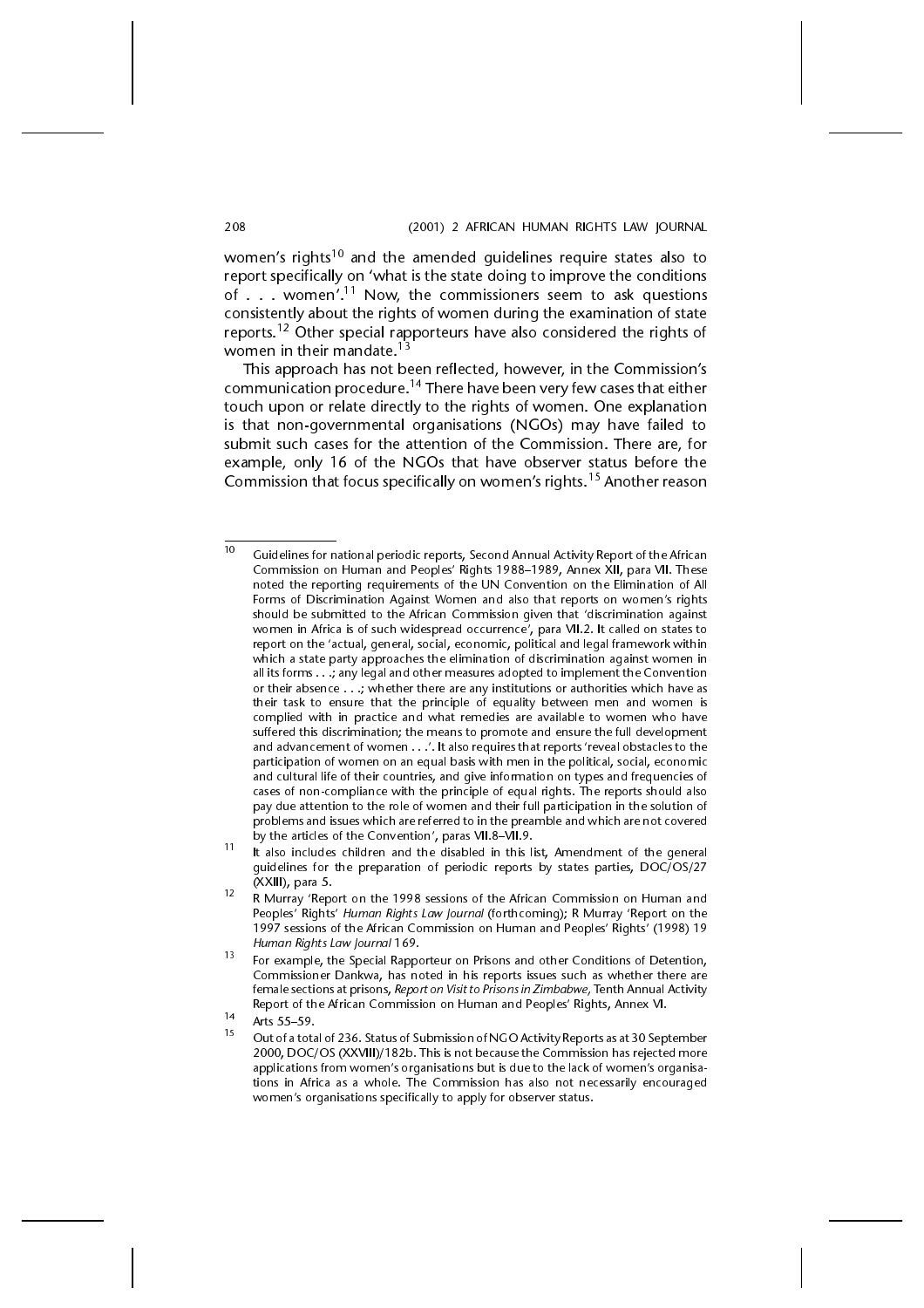may be the limited extent to which the Charter is known to African women generally, at all levels of society, but particularly the majority of women who live in rural areas, who are not educated or who do not work outside of the home.

The only situation in the Commission's protective mandate where women's rights have specifically been raised has been in relation to Mauritania.<sup>16</sup> On its visit to the country in 1997 the Commission met with the Secretary for Women from the government as well as an NGO, the Mauritanian League for the Defence of Women's Rights (LMDDF), and dealt with the specific concerns of groups representing widows who argued that no prosecutions had been undertaken in relation to soldiers of a particular ethnic group who had been killed. The Commission also paid particular attention in its report to violations of rights of women in general and noted that:<sup>17</sup>

[A]lthough they appear to be in decline, the traditional forms of treatment of women remain serious causes of concern, in most cases in isolated, rural communities. Such treatment comprises the feeding by force of adolescent girls and female genital mutilation. These practices are widely condemned by international health experts because their effects are harmful to the physical and psychological health of their subjects.

The Commission noted that female genital mutilation 'continues to be widespread among all the ethnic groups of the country with the exception of the Wolofs'. Furthermore, 'the problems linked to early marriage, polygamy and divorce constitute a source of concern for the protection of women's rights in Mauritania where the traditions of the family prevail'. It noted women's participation in the economic sector of the country but that 'they are notable for their absence in political and legal life'. It thus concluded, without making any specific reference to particular rights, that 'the promotion of women's rights is deficient in the country and merits a particular attention'. At the end of the report the Commission found, among other things, that the issue of widows was still unresolved, but disappointingly does not mention women's rights any further.

Similarly, in subsequent communications against the country,  $18$  listing actions such as prisoners being beaten and burnt and women being raped, it held that:<sup>19</sup>

<sup>&</sup>lt;sup>16</sup> Report of the Mission to Mauritania of the African Commission on Human and Peoples' Rights, Nouakchott 19–27 June 1996, Tenth Annual Activity Report of the<br>African Commission on Human and Peoples' Rights, Annex IX.

 $\frac{17}{16}$  n 16 above para 5.<br>  $\frac{18}{16}$  Communications 54/91, 61/91, 98/93, 164/97 to 196/97 & 210/98, Malawi African Association, Amnesty International, Ms Sarr Diop, Union Interafricaine des Droits de l'Homme and RADDHO, Collectif des Veuves et Ayants-droit, Association Mauritanienne des Droits de l'Homme v Mauritania, Thirteenth Annual Activity Report.<br>19 n 18 above para 118.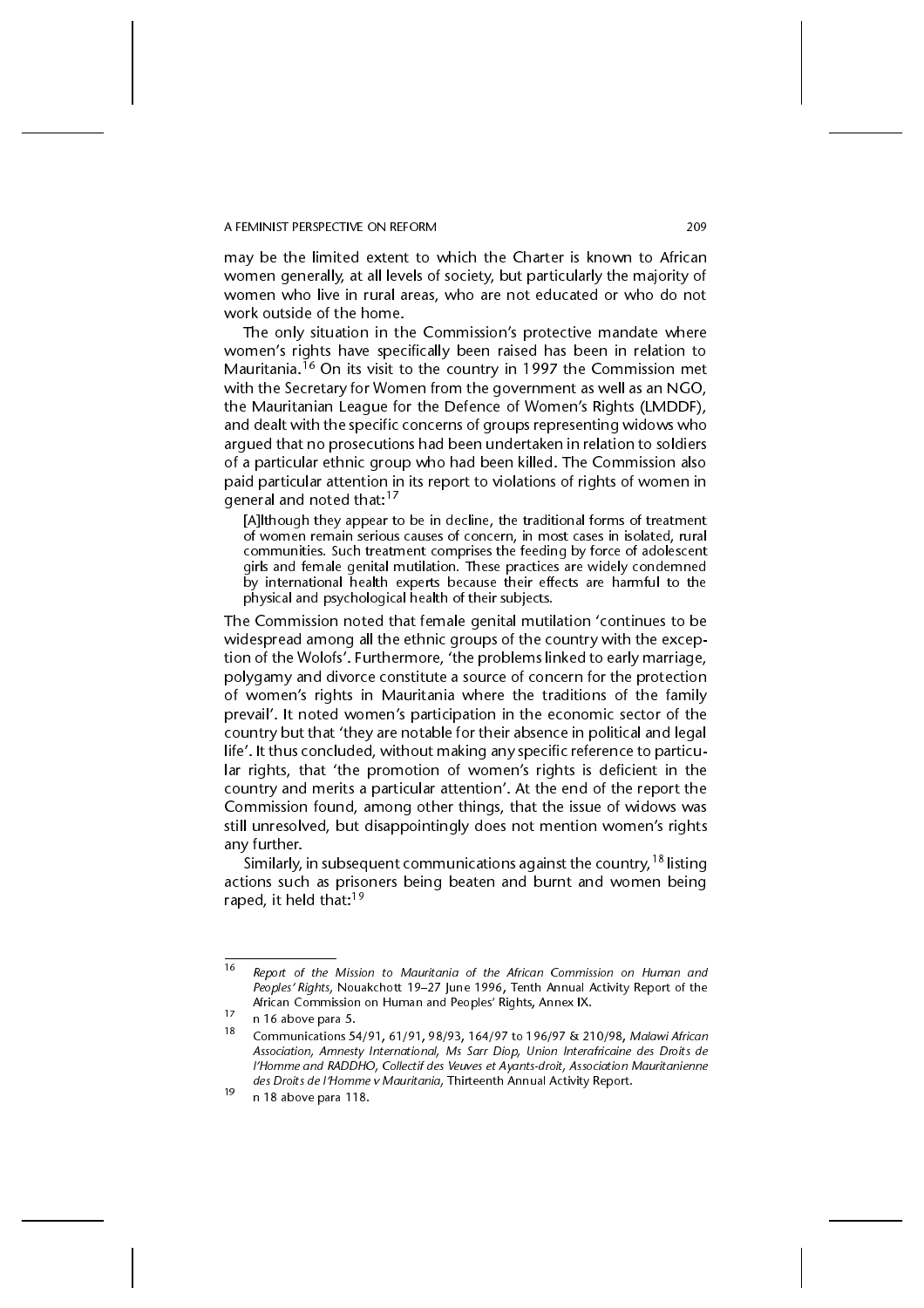[T]he government did not produce any argument to counter these facts. Taken together or in isolation, these acts are proof of widespread utilisation of torture and of cruel, inhuman and degrading forms of treatment and constitute a violation of article 5. The fact that prisoners were left to die slow deaths . . . equally constitutes cruel, inhuman and degrading forms of treatment prohibited by article 5 of the Charter.

The above discussion is a rather superficial look at what the Commission appears to have done for women. The aim of this paper is, however, to concentrate on more theoretical concerns, to ask whether the way in which the Charter has been drafted itself limits the promotion and protection of women's rights. In this respect, it is worth considering, from a feminist perspective, the very basis on which the Charter, and more generally international human rights law, is formed.

#### $\mathbf{3}$ Feminist perspectives on international law

Feminist writers and others have argued that international law is male biased.<sup>20</sup> The dominant discourse thus fails to take account of those outside its parameters and hence there are viewpoints which are neglected from the mainstream debate. The argument is that such marginalised viewpoints are those of women and that international human rights law as it is presently formulated does not take account of their situation, feminine views name what is absent in the thinking and social activities of [men], what is relegated to "others" to think, feel and do'.<sup>21</sup>

This dominant group thus commands the discourse on human rights and international law, as has been argued: <sup>22</sup>

The dominant position [of men] is not just their control of international legal institutions but follows from the fact that they created modes of thought, figures of speech by which these institutions understood and by which international law is operated and developed.

This ensures that the views of the marginalised group do not succeed and their position as subordinate is maintained. In this way control can be maintained over women and this prevents them from questioning the role that men play in human rights themselves or arguing that it should be changed.

International law (and international human rights law), it is argued by feminist theories, is based on opposing dichotomies. It is argued that such an approach fails to take account of a much wider experience beyond traditional male perspectives. Thus, it is argued, human rights

<sup>&</sup>lt;sup>20</sup> See the seminal article by H Charlesworth *et al 'Feminist approaches to international* law' (1991) 85 American Journal of International Law 613.

 $\frac{21}{2}$  S Harding *The science question in feminism* (1986) 186.<br><sup>22</sup> K Ginther Re-defining international law from the point of view of decolonisation and development of African regionalism' (1982) 26 Journal of African Law 49 59.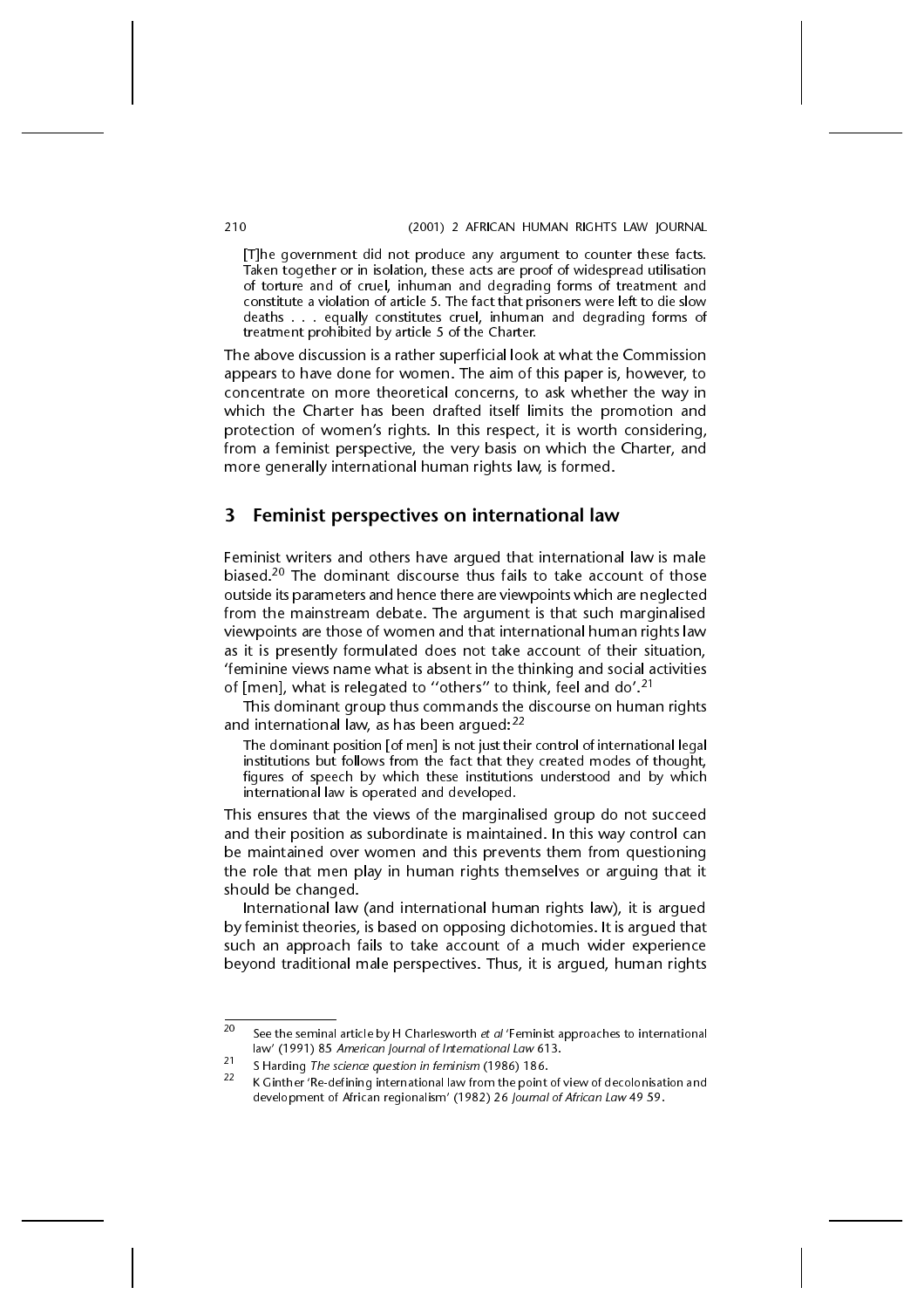has been posited in contrasting terms such as state/individual, war/peace, public/private as though these were clear divides into which issues could clearly be separated. The argument is that such an approach neglects the position and experience of women. These dichotomies suggest that international human rights law can be approached in terms of either/or and this neglects the benefits of the two extremes.<sup>23</sup> The result is that one of the extremes is deemed secondary and irrelevant.<sup>24</sup>

I have argued,  $^{25}$  and want to develop this further here, that this is not the approach of the African system, and the African Commission is a useful indication of a way to view the human rights system from a more holistic perspective. It indicates a willingness to move beyond such strict dichotomies, which is also central to the protection of the rights of women. A number of examples can be taken as explanations: 26

# 3.1 Public/private

There are strong arguments from feminist writers that international human rights law with its traditional focus on the state as against the individual, only concentrates on the public relationship and fails to account for the private domain, namely the relationship between individuals.<sup>27</sup> Human rights law traditionally imposes duties on the state towards the individual; individuals themselves are not under human rights law accountable towards other individuals.

Feminist writers argue that this approach reflects the male domain and male perspective in which human rights law as we know it was developed and that many violations of the rights of women occur in the domestic setting.28 So, for example, has torture in international human rights law been considered to apply to situations where state agents are the perpetrators of the violence. It has not been traditionally related to private individuals inflicting harm against others in the domestic

<sup>&</sup>lt;sup>23</sup> N Lacey 'Theory into practice? Pornography and the public/private dichotomy' in A Bottomley & J Conaghan (eds) Feminist theory and legal strategy (1993) 93 99 states that the law is 'structured around pairs of ideas which are opposed in the sense that the attribution of one excludes the other'.

the attribution of one excludes the other.<br><sup>24</sup> Harding (n 21 above) 165 argues that that some matters are usually associated with women and thus deemed irrelevant, namely, emotion as opposed to reason; others as opposed to self; subjectivity as opposed to objectivity.

<sup>&</sup>lt;sup>25</sup> See R Murray *The African Commission on Human and Peoples' Rights and international law* (2000).

<sup>&</sup>lt;sup>26</sup> These are all illustrated in the book, referred to above.<br><sup>27</sup> C MacKinnon *Towards a feminist theory of the state* (1989); K Goodall 'Public and private in legal debate' (1990) 18 *International Journal of* Social Law 445; E Schneider 'The violence of privacy' (1992) 23 Conn*ecticut Law Review* 973; K Engle 'After the collapse of the public/private distinction: Strategising women's rights' in

D Dallymeyer (ed) Reconceiving reality: Women and international law (1993).<br><sup>28</sup> See Engle, as above. See also A Clapham Human rights in the private sphere (1993) 352.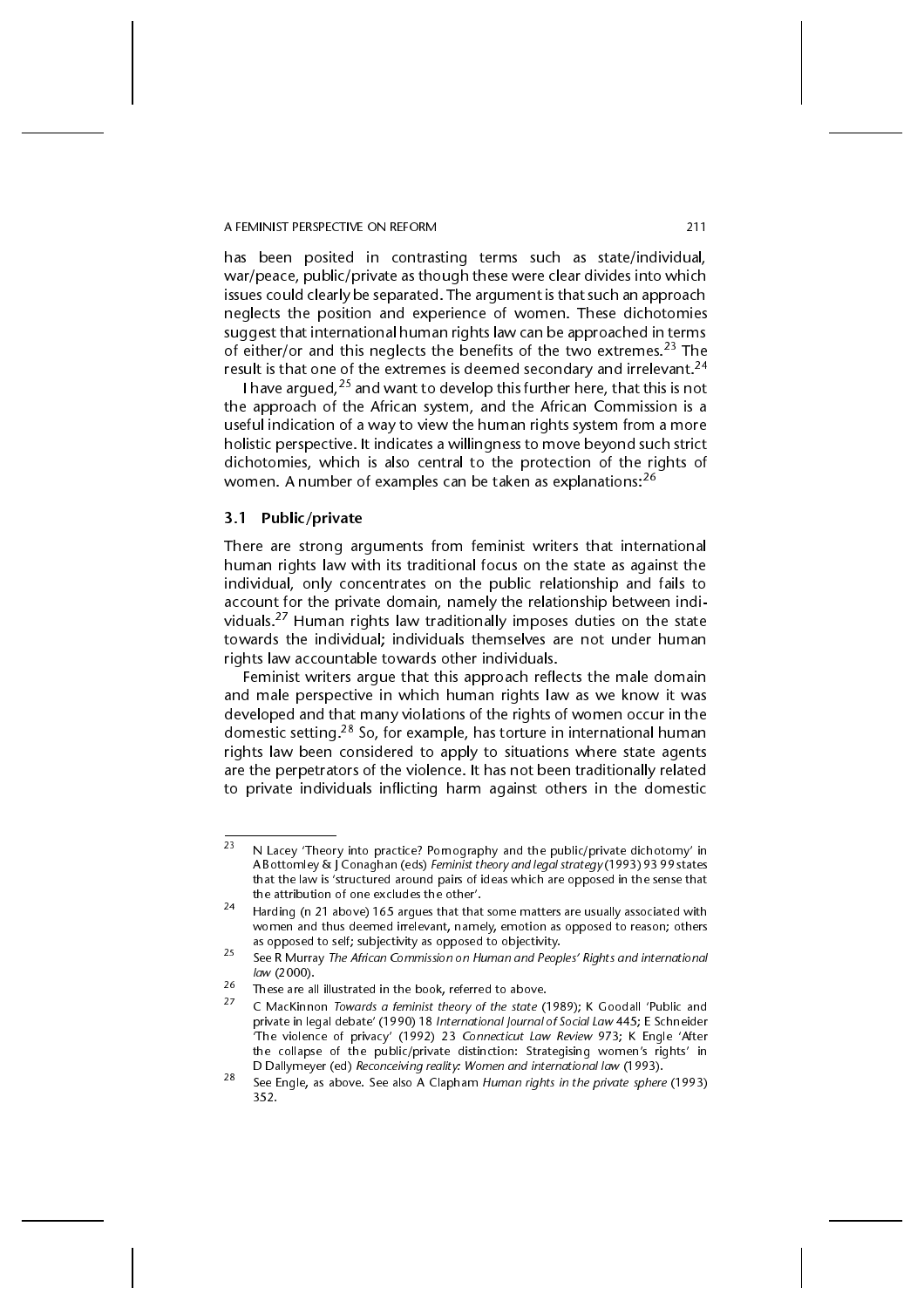setting.<sup>29</sup> Women are often abused in their own homes/domestic setting, at work, by their relatives or persons known to them. Yet one is classified as torture in international law whereas the latter, being carried out by non-state agents, is not.<sup>30</sup> There is no difference between these positions which would justify the different treatment. As Clapham notes:<sup>31</sup>

There should be protection from all violations of human rights and not only when the violator can be directly identified as an agent of the state. . . . This could be legally justified by a dynamic interpretation which considered the general evolution of international law. . . . This is not the same as advocating the abolition of the notions of public and private.

The African Commission has in fact been willing to go beyond this divide, and a few examples are worth noting in relation to the position of women. Its Draft Protocol on the Rights of Women, following the precedent of the UN's Convention for the Elimination of All Forms of Discrimination Against Women, applies to both the 'public and private sphere' or 'all spheres'. It recognises that violence against women can occur in private settings as well as the public domain and treats both as equal of the protection of human rights. Similarly, the Commission has required the state to consider the private aspects of work<sup>32</sup> and recognise the value of work in the home.<sup>33</sup>

### 3.2 Civil and political rights/economic, social and cultural rights

Another example of a dichotomy which neglects the position of women is the separation of rights between civil and political rights and economic, social and cultural rights. In the same way, one can argue that this divide has relegated the latter to being of less importance  $34$  and

 $\overline{29}$  Engle argues that 'concentrating too much on the public/private distinction excludes important parts of women's experiences. Not only does such a focus often omit those parts of women's lives that figure into the 'public', however that gets defined, it also assumes that 'private' is bad for women. It fails to recognise that the 'private' is a place where may have tried to be and that it might ultimately afford protection to

<sup>(</sup>at least some) women', Engle (n 27 above) 143.<br>
<sup>30</sup> MacKinnon (n 27 above).<br>
Clapham (n 28 above) 134.<br>
<sup>32</sup> Paras B.54(b) & II.8 Guidelines for national periodic reports.<br>
<sup>33</sup> See below.<br>
See FP Hosken 'Toward a defin Quarterly 2; C Bunch 'Women's rights as human rights: Toward a revision of human rights' (1990) 12 Human Rights Quarterly 488; B Stark 'Nurturing rights; An essay on women, peace and international human rights' (1991) 13 Michigan Journal of International Law 144; J Kerr 'The context and the goal' in J Kerr (ed) Ours by right: Women's rights as human rights (1993); AO Ilumoka 'African women's economic, social and cultural rights: Toward a relevant theory and practice' in R Cook (ed) Human rights of women: National and international perspectives (1994) 307.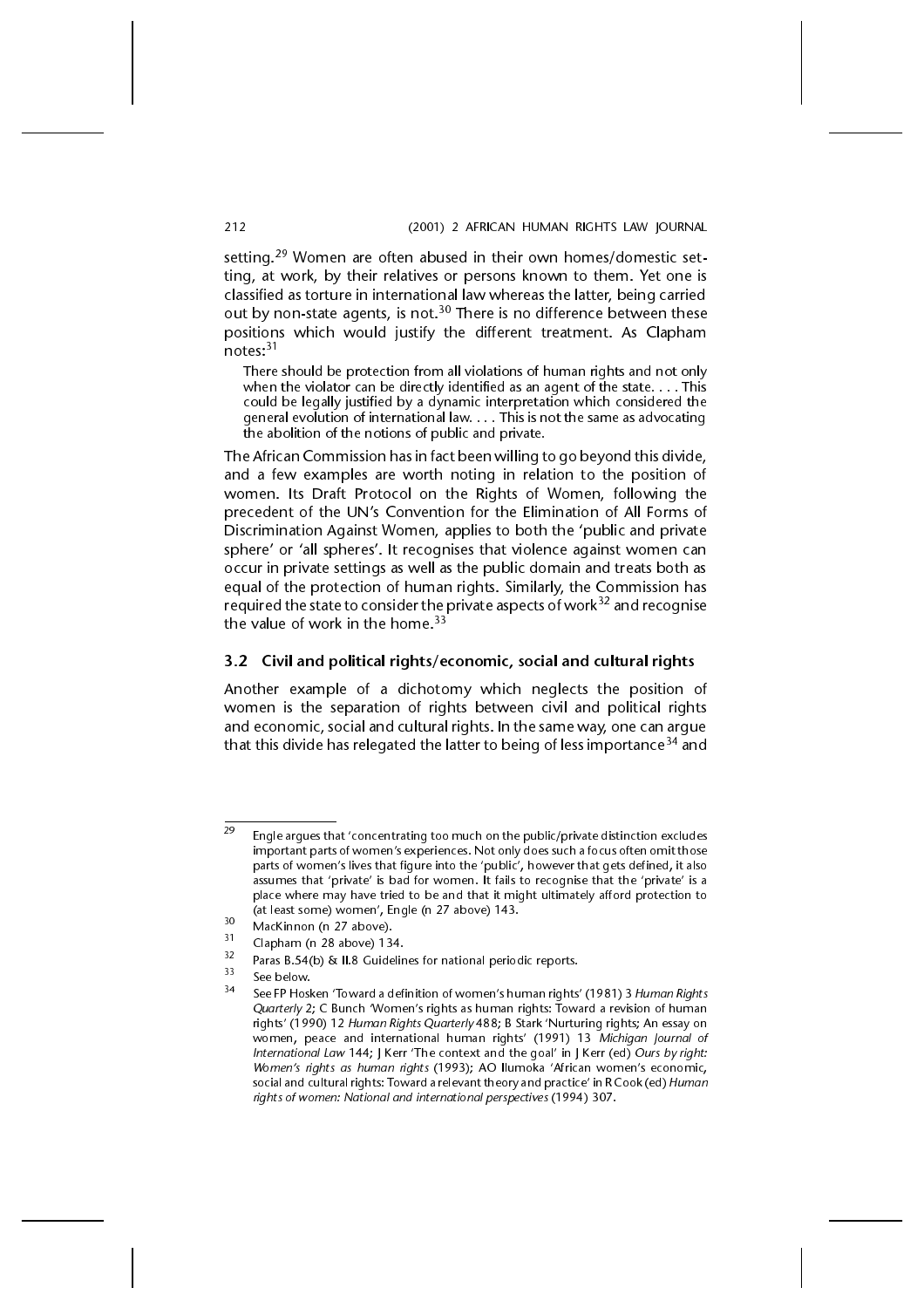this impacts on the extent to which they are protected.<sup>35</sup> As Craven notes:<sup>36</sup>

The reason for making the distinction between first and second generation rights could be more accurately put down to the ideological conflict between East and West pursued in the arena of human rights during the drafting of the Covenants . . . The fact of separation has been used as evidence of the inherent opposition of the two categories of rights. In particular, it has led to the perpetuation of excessively monolithic views as to the nature, history and philosophical conception of each group of rights . . . Of greater concern, however, is that despite the clear intention not to imply any notion of relative value by the act of separating the Covenants, it has nevertheless reinforced claims as to the hierarchical ascendance of civil and political rights.

In addition, using the public/private divide, one can challenge the traditional distinction that is drawn between civil and political rights and economic, social and cultural rights. It is suggested that a reason why some nations have been so wary of accepting economic, social and cultural rights may not just have been to do with the expense that their implementation would impose. It is argued that violations of the rights such as the right to work and health (although not necessarily education) required state intervention in matters where the violator was not the state but a private employer or individual. Recognising that states should intervene in such areas advocates an interventionist approach that does not sit comfortably with the protection of the private sphere or with the free market values held by a liberal state. There is no indication in the Charter that economic, social and cultural rights are treated differently from civil and political rights and the African Commission has, however, been willing to require state intervention in numerous areas.

Furthermore, whereas it has been argued that the International Covenant on Economic, Social and Cultural Rights defines rights in terms

 $35$  The shocking reality is that states and the international community as a whole continue to tolerate all too often breaches of economic, social and cultural rights which, if they occurred in relation to civil and political rights, would provoke expressions of horror and outrage and would lead to concerted calls for immediate remedial action. In effect, despite the rhetoric, violations of civil and political rights continue to be treated as though they were far more serious, and more patently intolerable, than massive and direct denials of economic, social and cultural rights, statement by the Committee on Economic, Social and Cultural Rights to the 1993<br>Vienna World Conference, UN Doc E/C 12/1992/2 83.

 $^{36}$  M Craven The International Covenant on Economic, Social and Cultural Rights. A perspective on its development (1995) 8.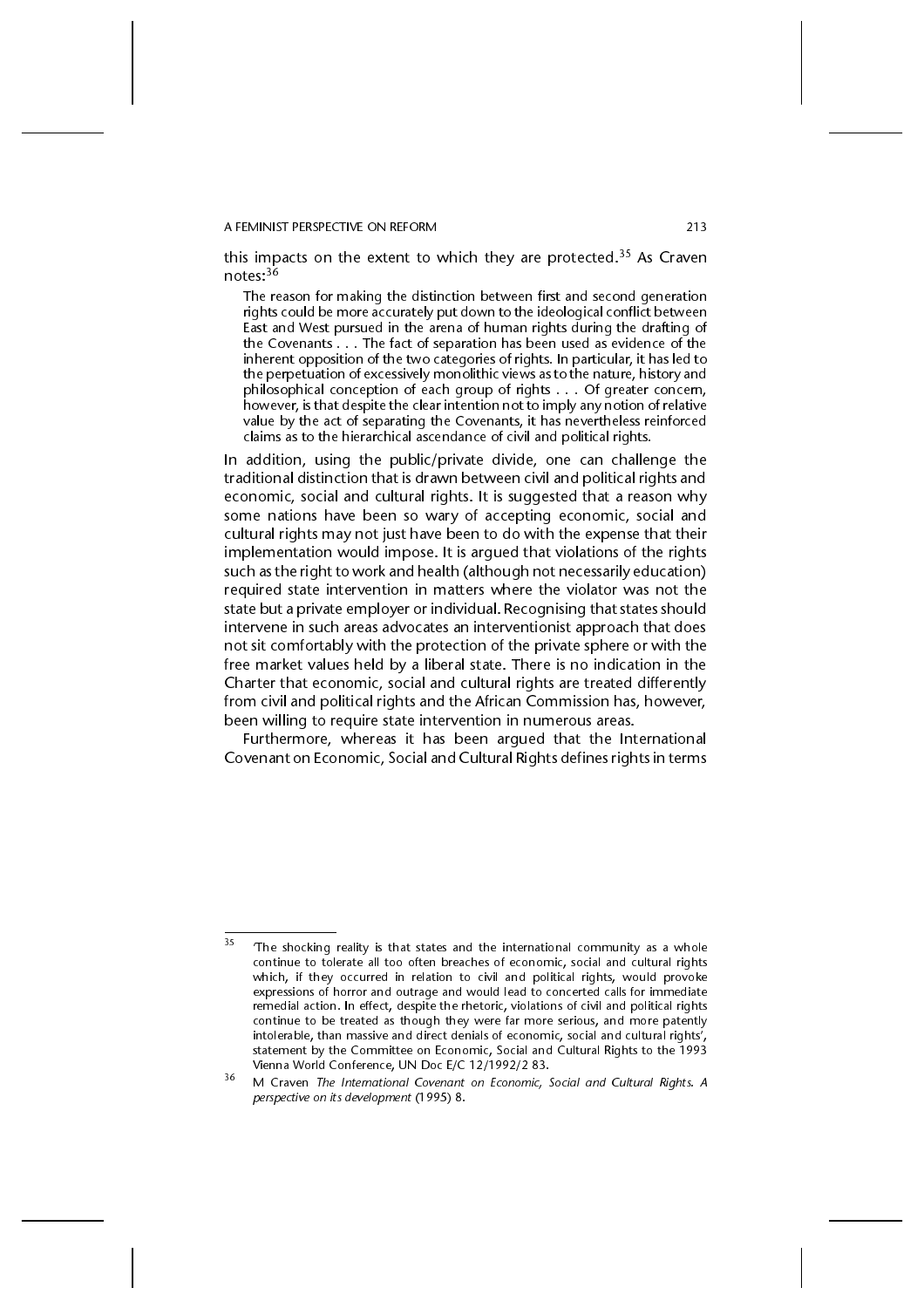of a male perspective,  $37$  the African Commission seems to have gone beyond this in its development of these rights. For example, article 13 of the Draft Protocol on the Rights of Women states that women are to have 'equal opportunities to work'. The Draft Protocol also contains provisions covering remuneration, working conditions, dismissal  $38$ and equal pay for equal work for women.<sup>39</sup> The Commission has required states to report on 'equal opportunity for promotion' including measures adopted in the public and private sectors including those relating to working conditions, salaries, social security, career possibilities and continuing education for teaching staff'.<sup>40</sup> It has required states to indicate their social security schemes including maternity benefits<sup>41</sup> and equal access to educational opportunities.<sup>42</sup>

The Commission appears to have gone further by not just applying economic, social and cultural rights to women, but by recognising the specific impact they can have on women. Thus, under the Draft Protocol on the Rights of Women states should also 'create conditions to promote and support the occupations and economic activities dominated by women, in particular, within the informal sector' and 'encourage the establishment of a system of protection and social insurance for women working in the informal sector'.<sup>43</sup> It goes beyond the circle of salaried women, to require that states 'recognise the economic value of the work of women in the home' and to 'recognise motherhood and the upbringing

 $\frac{37}{37}$  Charlesworth argues that although economic, social and cultural rights 'might be thought by their very nature to transcend the public/private dichotomy', the way in which they are defined in the International Covenant on Economic, Social and Cultural Rights indicates the tenacity of a gendered public/private distinction in human rights law. The Covenant creates a public sphere by assuming that all effective power rests with the state . . . The Covenant, then, does not touch on the economic, social and cultural context in which most women live', namely under the domination of men. She argues that the right to work is defined in the public sphere and the right to food 'has been elaborated in a way that offers little to women'; H Charlesworth<br>'What are "women's international human rights"?' in Cook (n 34 above) 58 74–76.

What are women in the women in the manufacture in the Control of the Commission has required states to report in relation to arts 16 and 18 of the Charter on maternity protection, including pre-natal and post-natal protection; assistance to working mothers; paid leave; leave with social security benefits; guarantees against dismissal and measures in favour of working mothers who are self-employed or participating in family enterprise (para II.A.29 Guidelines for national periodic reports).

Para II.6 Guidelines for national periodic reports.<br>
Paras B.54(b) & II.8 Guidelines for national periodic reports.<br>
Paras II.17 & 18 Guidelines for national periodic reports.<br>
Paras II.17 & 18 Guidelines for national peri states should eliminate discrimination against women and references to stereotypes and take positive action to increase literacy rates, promote education and training for women and girls and promote the retention of girls in schools and training institutions.<br>
43 Arts 13(e) & (f) Draft Protocol on the Rights of Women.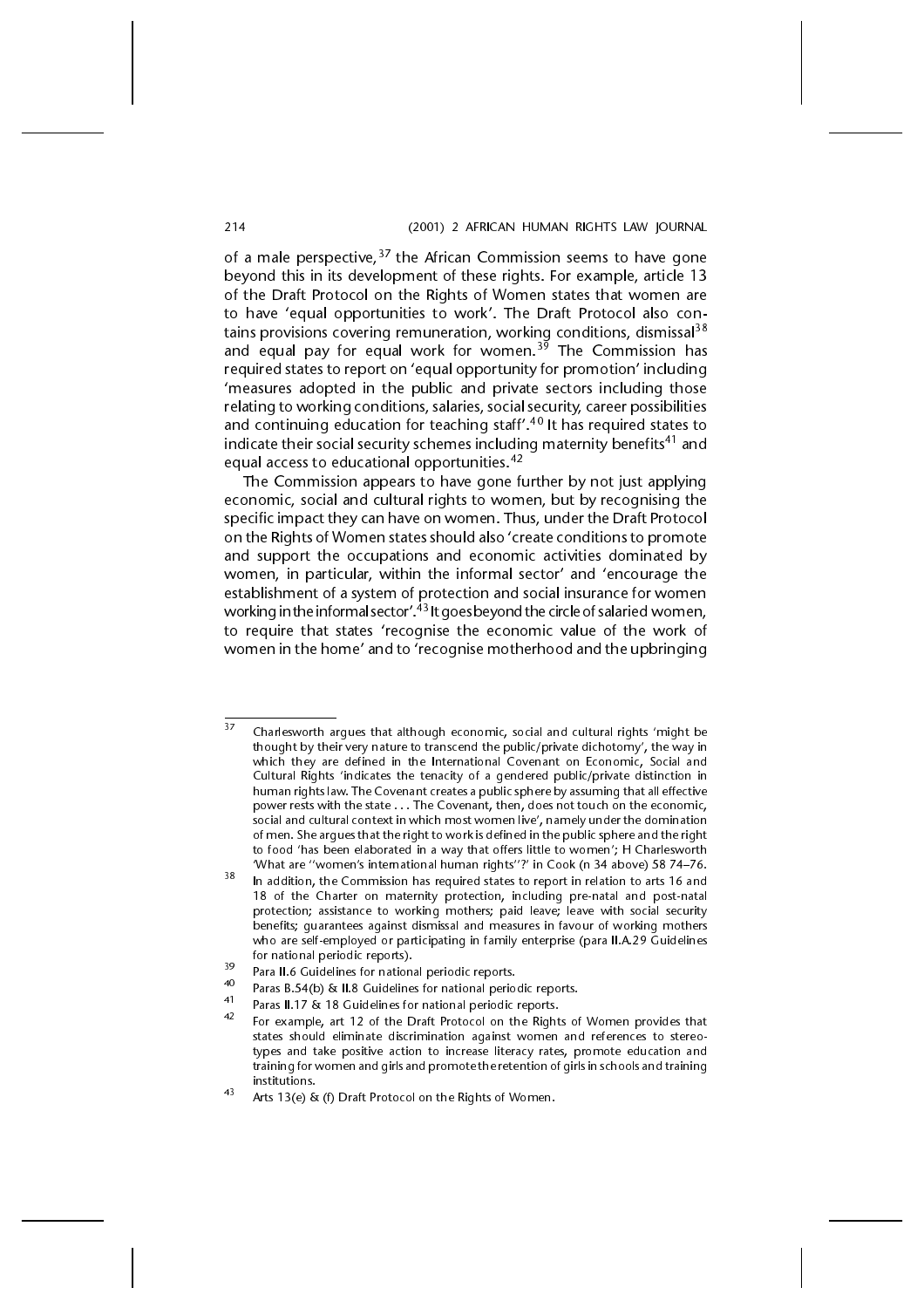of children as a social function for which the state, the private sector and both parents must take responsibility'.<sup>44</sup> The Commission has thus recognised a wider definition of work which takes account of the experiences of women and goes beyond the public sphere aspects of work which may be still male dominated.

It is disappointing, however, that despite these interpretations, comparatively little attention has been paid by the African Commission to such economic, social and cultural rights when compared with civil and political rights. One of the reasons for this may be lack of cases being submitted by NGOs. This does not always account for the lack of jurisprudence, however. The Commission should take such opportunities dynamically, as should NGOs who should start to consider these rights in their submission of cases and require the Commission to make some pronouncements. Although the Commission does not appear to have been willing to follow the old divide between economic, social and cultural rights and civil and political rights and does not permit states to argue their lack of resources as a reason for failing to comply with civil and political rights nor economic, social and cultural rights, it has not fully exploited the opportunity to interpret these rights.

#### 3.3 Duties/rights

Connected to the notion of public/private has been the often perceived dichotomy between rights and duties. It has been argued that the traditional view of human rights law, where only states are responsible, is no longer valid for the reason that 'in practice it is impossible to differentiate the private from the public sphere. Even if we can distinguish between the two, such difficult distinctions leave a lacuna in the protection of human rights and can in themselves be particularly dangerous.<sup>45</sup>

The assumed dichotomy that underlies much of the literature on international human rights law and the African system in particular implies the opposition between traditional and Western approaches and between male and female. This leads to assumptions that duties are only owed to the state and thus may infringe rights. A lack of understanding of the African notion of community confuses the ideology on which the Charter is based, which sees duties as being directed towards the community or the family rather than the state, in contrast to the collectivist approach of a socialist ideology. Thus, duties complement, rather than detract from, human rights. It is common knowledge that one of the unique features of the Charter is its inclusion in detail of the duties of individuals.<sup>46</sup> The African Commission itself has made it clear that it has not permitted states to use duties in this way. The Commission

<sup>44</sup> Arts 13(h) & (l) Draft Protocol on the Rights of Women.<br>45 Clapham (n 28 above) 94.<br>46 Arts 27–29.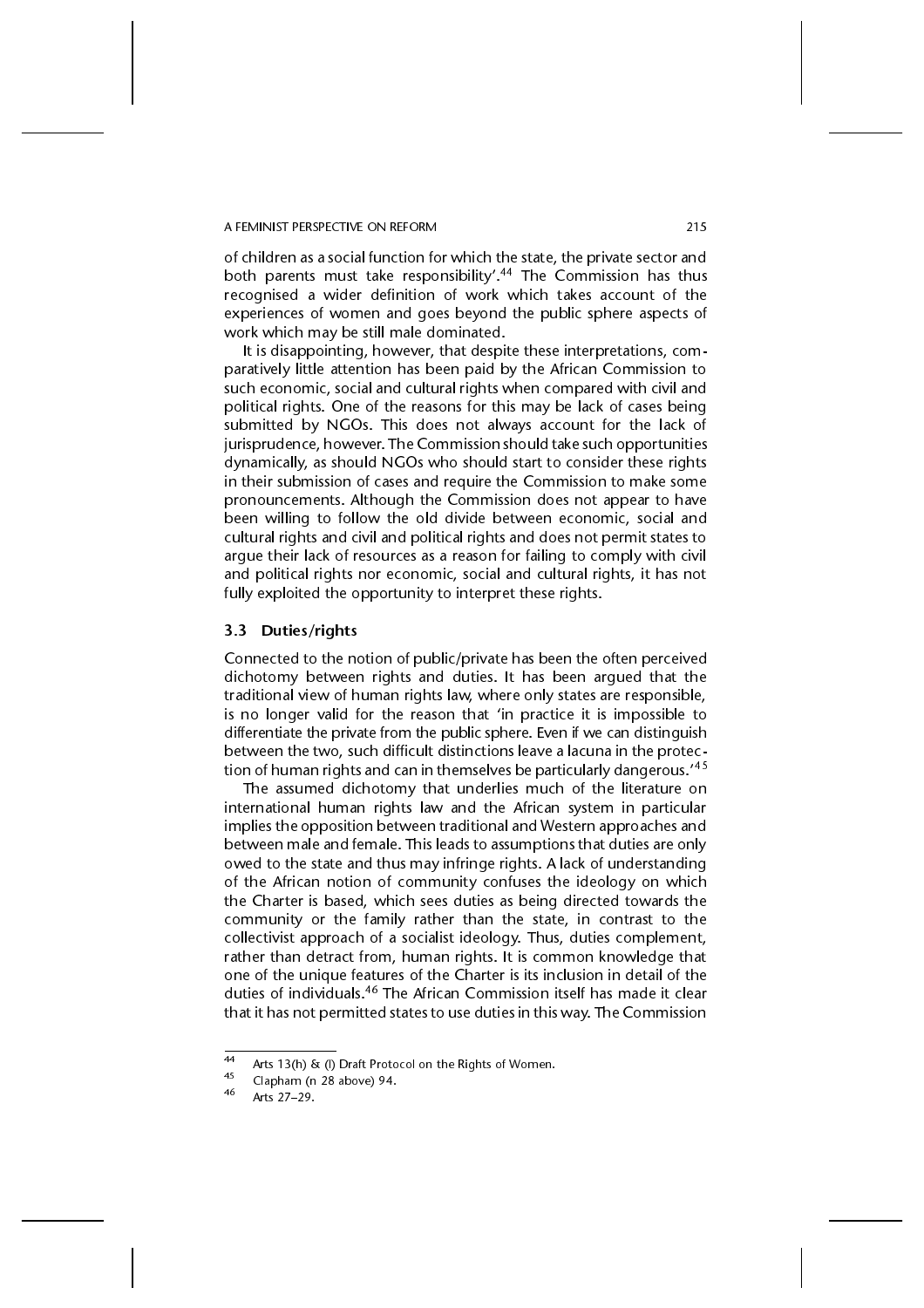has recognised that there is no derogation clause in the Charter and that the only legitimate reasons for limiting rights and freedoms are found in article 27(2) of the Charter, namely 'the rights of others, collective security, morality and common interest'. The limitations must be 'strictly proportionate' and 'absolutely necessary' and may 'not erode the right'. Nigeria has attempted to use this provision on several occasions and its arguments have been rejected by the Commission. The Commission found, for example, that restrictions imposed on newspaper houses for no other reason than to punish criticisms of the government were not legitimate limitations for the purposes of article  $27(2)$ .<sup>47</sup>

Similarly, the African Commission has been willing to consider duties of non-state actors and violations of the rights by other individuals. From the point of view of women, the Commission has indicated in its Draft Protocol that human rights protection should be accorded to them in the private sphere, as noted above. In the Draft Protocol it also indicated that the perpetrators of violence against women should be brought to account.<sup>48</sup> Thus, although it has not gone as far as using the individual duties provisions in its Charter to say that actions can be brought against private persons through its own procedures, it is imposing an obligation on the state to take action under the name of human rights.  $49$  In its amended guidelines on state reporting, the Commission requests from states what is being done to ensure that individual duties are observed'.<sup>50</sup> Thus, in general, the Commission has held that there is a duty on all not to use violence,<sup>51</sup> and has required states to protect their citizens against domestic violence.<sup>52</sup> It has also addressed recommendations to non-state entities such as 'manufacturers of anti-personnel mines' to be 'conscious of the dangers and destructions caused by the use of their products'. $53$ 

<sup>&</sup>lt;sup>47</sup> Communications 140/94, 141/94 & 145/95, Constitutional Rights Project, Civil Liber-<br>ties Organisation and Media Rights Agenda v Nigeria, Thirteenth Annual Activity Report.

Art 5(c) Draft Protocol on the Rights of Women.<br>
Art 5(c) Draft Protocol on the Rights of Women.<br>
<sup>49</sup> The original Guidelines for national periodic reports required that 'every individual shall observe the duties enunciated' in art 29 and that states should provide 'a full report on each of the duties', para VI.6.

<sup>&</sup>lt;sup>50</sup> Para 7 Amendment of the General Guidelines.<br><sup>51</sup> The Commission . . . condemns the use of violence in South Africa to settle disputes by any body in South Africa and in particular the recent massacre of 18 peoples', Final Communiqué of the 10th ordinary session, Banjul, The Gambia, 8–15 October<br>1991, para (a).

 $199$  Commissioners have asked such questions during state reporting procedures, see Danish Centre for Human Rights African Commission on Human and Peoples' Rights Examination of state reports: Gambia, Zimbabwe, Senegal, 12th session, October 1992<br>(1995) 25.

 $\frac{53}{1}$  Resolution on Anti-Personnel Mines, Eighth Annual Activity Report of the African Commission on Human and Peoples' Rights, Annex VIII, para 4.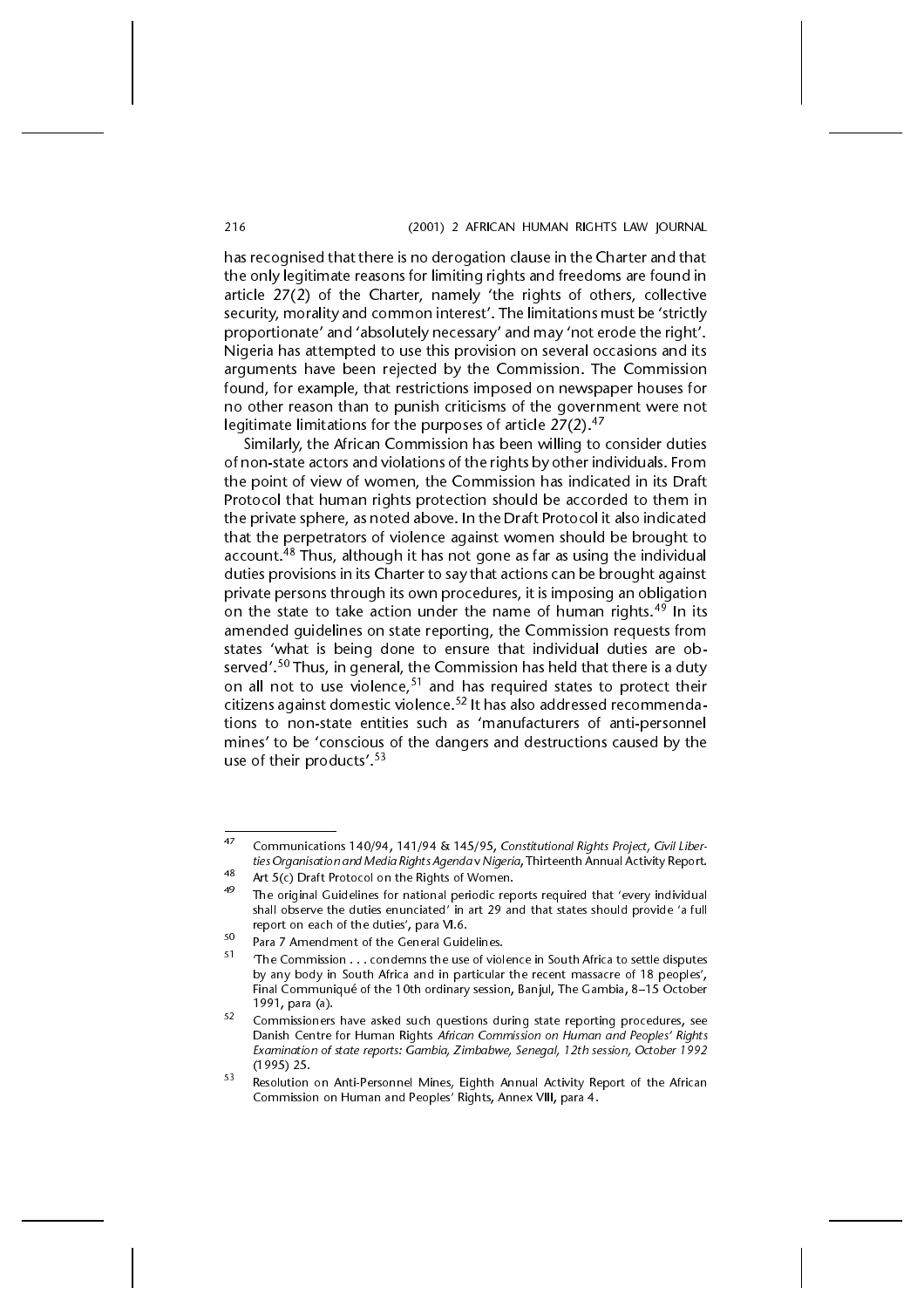It is hoped that the Commission will use these unusual provisions to be dynamic and progressive, knowing that it has a flexible enough instrument and the mandate to do so.

### 3.4 Individual/community

Another dichotomy traditionally viewed in international human rights law has been that between the community and the male individual. Western and male approaches would argue that human rights are vested in the individual and not in groups, and would see the community as a threat to the rights of the individual.<sup>54</sup> In contrast, the African/feminist approach has argued that they are not in conflict with each other but that 'a dialogue and permanent equilibrium should exist between the individual and the social group to which he belongs'.<sup>55</sup> As Kiwanuka argues, the individual is not totally aloof, irresponsible and opposed to the society. This is to say that the people of Africa are "community bound" rather than individualistic.'56

Thus peoples' rights in international human rights law, with their community focus, have been perceived as having less status than 'first' or 'second generation' rights and where they have been accepted, it is argued that they have been interpreted from a perspective which fails to take account of the experience of women. For example, some have argued that the way in which self-determination has been interpreted  $57$ 

 $\overline{54}$  For a discussion on the issue of community see R Kiwanuka 'The meaning of peoples' rights in the African Charter on Human and Peoples' Rights' (1988) 80 American<br>Journal of International Law 80 82.

<sup>&</sup>lt;sup>55</sup> EG Bello 'The African Charter on Human and Peoples' Rights. A legal analysis' (1985–86) 194 Haque Recueil 9 25.

<sup>&</sup>lt;sup>56</sup> ML Balanda 'The African Charter on Human and Peoples' Rights' in K Ginther & W Benedek (eds) New perspectives and conceptions in international law: An Afro-European dialogue (1994) 139. See also G Triggs 'The rights of peoples and individual rights: Conflict or harmony' in J Crawford Rights of peoples (1988) ch 9.

rights: Conflict or harmony in J Crambia Rights of peoples (1988) ch 9.  $\frac{1}{2}$  C Chinkin 'A gendered perspective to the international use of force' (1992) 12 Australian Yearbook of International Law 279 280 notes that 'there is a fundamental contradiction between the notion of self-determination as meaning the right of "all people" to "freely determine their political status and freely pursue their economic, social and cultural status" and the continued domination and marginalisation by one sector of the population in the nation state of another sector. Colonisation has been universally condemned by the international community as being about domination, oppression, exploitation, aggression and power and therefore per se constituting a threat to the maintenance of international peace and security.' She continues on 281: [T]he role of women under colonialism is in many ways symbolic of the domination of the colonised within a colonial society.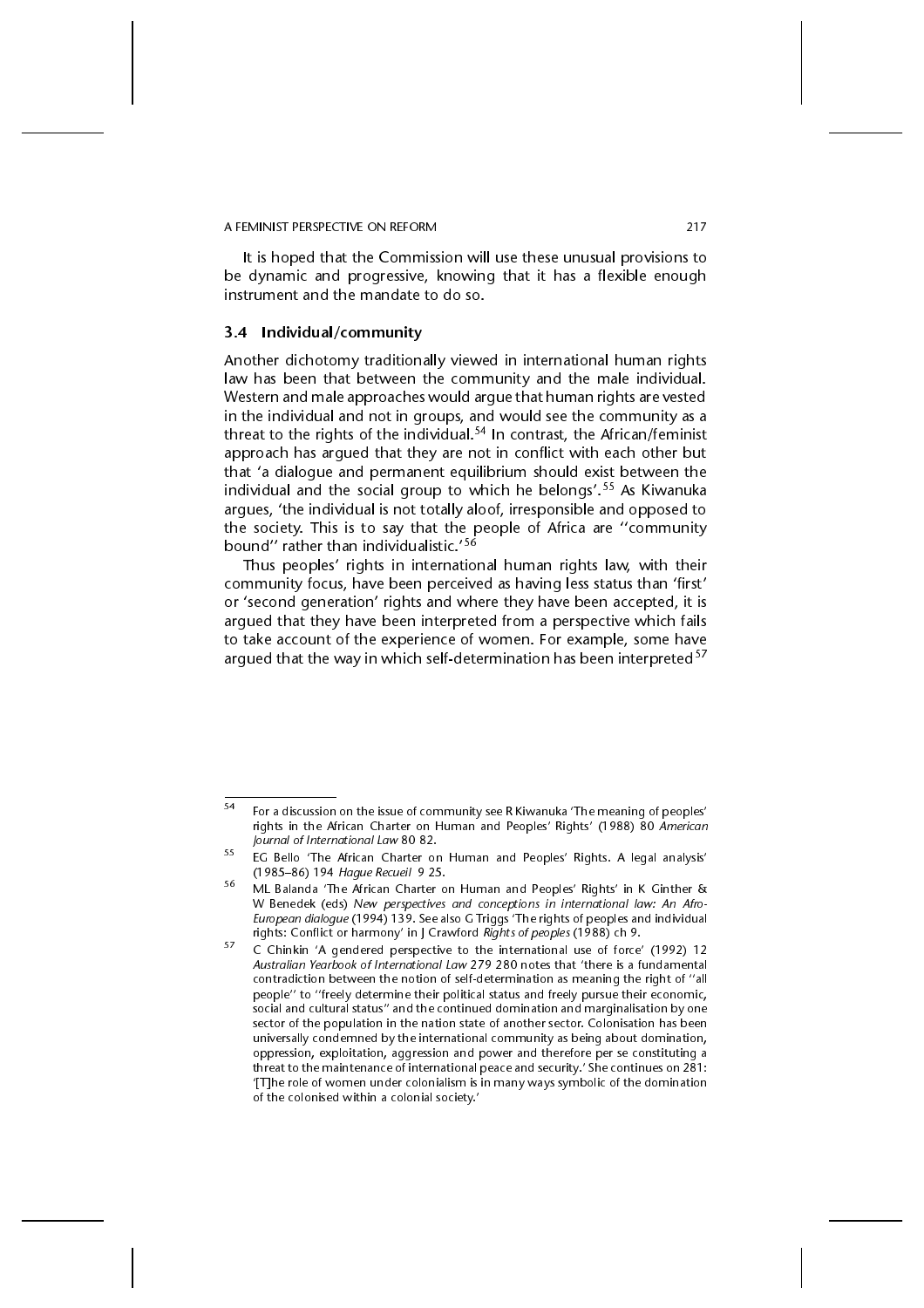perpetuates the notion of a patriarchal state.<sup>58</sup> As Gardham has argued:<sup>59</sup>

On this analysis the right of self-determination is just part of the existing power structure and has nothing to offer women. Liberation movements, moreover, are no less patriarchal in their structure and operations than established states.<sup>60</sup>

To take an example, it has been argued that the right to development is an example of how the international legal order privileges a male perspective and fails to accommodate the realities of women's lives'.<sup>61</sup> Thus Charlesworth has argued that the UN Declaration on the Right to Development<sup>62</sup> fails to account for women, as its approach to involving women in the development process is arqued to be only a 'token consideration'. Thus, 'an assumption of the international law of development is that underdevelopment is caused by a failure to meet the model of a capitalist economy. Development means industrialisation and westernisation.<sup>63</sup> Thus, it is believed that the right to development despite being formulated in 'neutral language does not challenge the

 $\overline{\text{58}}$  J Gardham 'A feminist analysis of certain aspects of international humanitarian law' (1992) 12 Australian Yearbook of International Law 265 notes at 268 that 'the concept of self-determination of peoples has as its aim the achievement of the Western patriarchal state. The patriarchal state is regarded by feminists as both creating and perpetuating the oppression of women.' According to C MacKinnon 'Feminism, Marxism, method and the state: Towards feminist jurisprudence' (1983) 8 *Signs:* Journal of Women in Society 625 644: [T]he liberal state coercively and authoritatively constitutes the legal order in the interests of men as a gender, through its legitimising

norms, forms, relation to society and substantive policies.'<br><sup>59</sup> Gardham (n 58 above) 269.<br><sup>60</sup> Chinkin (n 57 above) 284 notes 'Third world feminists coming from this tradition of struggle against colonialism and foreign domination are drawing the political connections between what occurs at home and the international structures; the same forces that operate to maintain marginalisation and oppression of women at home operate internationally in actions by stronger states against weaker states. The methods used are also identical - rape, battering, aggression, economic exploitation, rendering invisible'. Moreover, 'the pursuit of self-determination as an abstract political goal has not terminated oppression and domination of one part of society by another. States are patriarchal structures not solely in the sense of exclusion of women from elite positions and decision-making roles, but also in the assumptions as to the concentration of power and control in an elite and the domestic legitimation of the use of force to maintain that control' (285). The African Commission in some respects has taken a traditional approach to self-determination stressing that the principle of uti possidetis is to be respected and that secession should, as a general rule, not be permitted; Communication 75/92, Katangese Peoples' Congress v Zaire, Eighth Annual Activity Report; Report on Mission of Good Offices to Senegal, Tenth

Annual Activity Report.<br><sup>61</sup> H Charlesworth 'The public/private distinction and the right to development in<br>international law' (1992) 12 Australian Yearbook of International Law 190 194.

<sup>&</sup>lt;sup>62</sup> General Assembly Resolution 41/128 (1986).<br><sup>63</sup> Charlesworth (n 61 above) 60 196–7. The Declaration merely notes in art 8 that  $'$  [e]ffective measures should be undertaken to ensure that women have an active role in the development process'.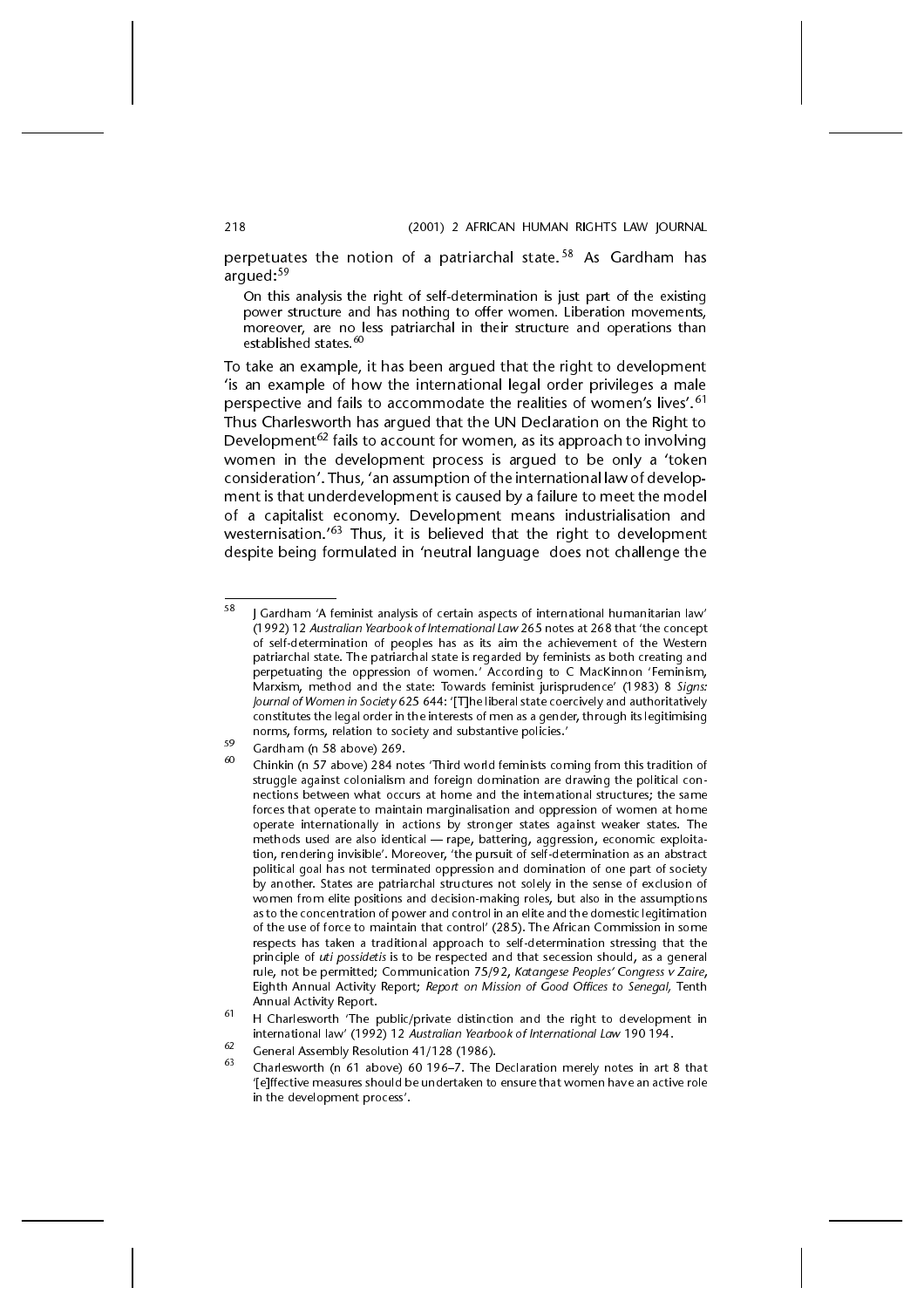pervasive, and detrimental, assumption that women's work is of a lesser order than men's. The right thus rests on and reinforces a public/private distinction based on gender. The effect is not only to deny the fruits of development to Third World women but also to exacerbate their already unequal position.<sup>'64</sup>

Again, the African Charter is unique in its inclusion among its provisions, of a number of peoples' rights. The African Commission has paid some attention to these rights and, in relation to the right to development, has reaffirmed that it 'is an inalienable human right by virtue of which every human person is entitled to participate in, contribute to and enjoy the economic, social, cultural and political development of the society'.<sup>65</sup> It has interpreted this in relation to women specifically in its Draft Protocol on the Rights of Women in Africa stating that 'women shall have the right to fully enjoy their right to sustainable development', requiring states to  $66$ 

take all appropriate measures to (a) ensure that women participate fully at all levels in the conceptualisation, decision-making, implementation and evaluation of development policies and programmes; (b) facilitate women's access to land and guarantee their right to property, whatever their marital status; (c) facilitate women's access to credit and natural resources through flexible mechanisms; (d) take into account indicators of human development specifically relating to women in the elaboration of development policies and programmes; and (e) ensure that in the implementation of trade and economic policies and programmes such as globalisation, the negative effects on women are minimised.

It also includes other provisions on the right of women to participate in the determination of cultural policies,  $67$  be involved in management of the environment,  $68$  and calls on states to 'reduce military expenditure significantly in favour of spending on social development, while guaranteeing the effective participation of women in the distribution of these resources'.<sup>69</sup> It is also apparent that the education of women is essential to this process.<sup>70</sup>

The Commission has also recently been willing to use the provisions on peoples' rights to suggest that protection should be increased for minority groups within a particular state. Thus, the Commission declared in its recent decision against Mauritania that domination of one section of society by another was a violation of peoples' rights. The Commission considered the possibility that article 19, and the right of all peoples to

<sup>64</sup> Charlesworth (n 61 above) 203.<br>
65 Resolution on the African Commission on Human and Peoples' Rights, Seventh<br>
Annual Activity Report, Annex XV.

Annual Activity Report, Annex XV.<br>
Art 19 Draft Protocol on the Rights of Women.<br>
Art 17(1).<br>
68 Art 18(2)(a).<br>
Art 11(3).<br>
Charlesworth (n 61 above) 202.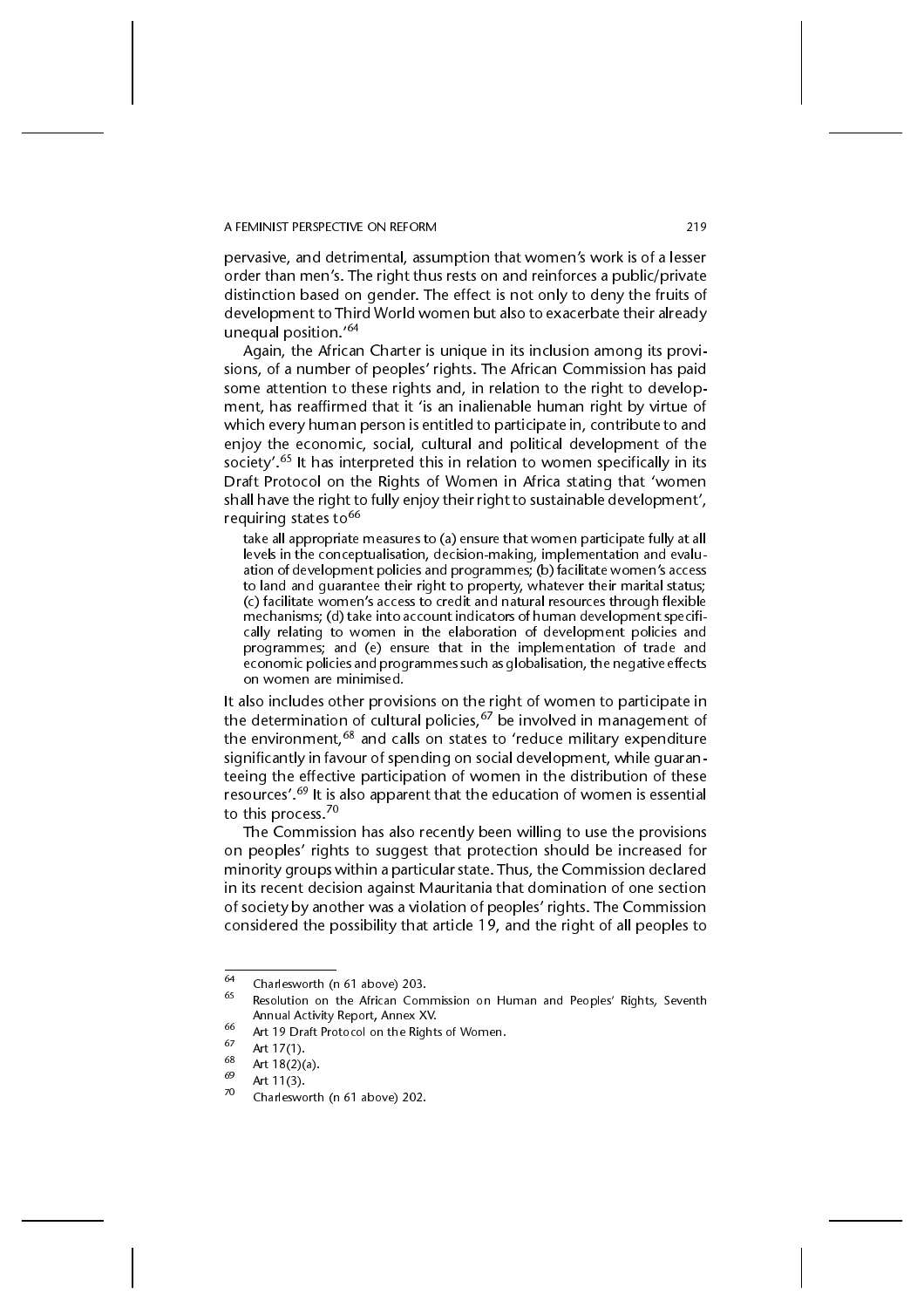be equal with the same respect and same rights, may apply to black Mauritanians: 71

At the heart of the abuses alleged in the different communications is the question of the domination of one section of the population by another. The resultant discrimination against Black Mauritanians is, according to the complainants the result of a negation of the fundamental principle of equality of peoples situated in the African Charter and constitutes a violation of its article 19.

It also held that there could be a violation of article 23(1) and the right of all peoples to national and international peace and security with the attacks against Mauritanian villages.<sup>72</sup>

The Commission thus appears to be willing to go beyond traditional notions of what might constitute a people, to apply the concept to oppressed groups. It is argued that the concept of a people might apply to women<sup> $\bar{7}$ 3</sup> and this is something the African Commission has been willing, at least, to imply. In its Draft Protocol on Women's Rights it has applied the rights of peoples to women, namely that women should have a right to international and national peace and security, under article 23, a right to live in a healthy environment in accordance with article 24 and, as seen above, the right to development as provided by articles 21, 22 and 24 of the Charter.<sup>74</sup>

## 3.5 Cultural relativism/universality

Throughout much of the international debate of international human rights law is the dichotomy between universality and cultural relativism.

<sup>&</sup>lt;sup>71</sup> Communications 54/91 et al (n 18 above) para 142. Unfortunately the Commission was not able to find a violation in this particular case, although it is not clear why. The Commission must admit however that the information made available to it does not allow it to establish with certainty that there has been a violation of article 19 of the Charter along the lines alleged here. It has nevertheless identified and condemned the existence of discriminatory practices against certain sectors of the Mauritanian

 $\frac{72}{10}$   $\frac{1}{10}$  advanced by the Mauritanian government, the conflict through which the country passed is the result of the actions of certain groups for which it is not responsible. But in the case in question, it was indeed the Mauritanian public forces that attacked Mauritanian villages. And even if they were rebel forces, the responsibility for protection is incumbent on the Mauritanian state, which is a party to the Charter . . . The unprovoked attacks on villages constitute a denial of the right to live

in peace and security', para 140.<br><sup>73</sup> As Chinkin argues: '[W]omen have never been viewed as ''peoples'' for the purposes of the right to self-determination and, given the assumptions about the content and implications of that right, they never will or should be. Unfortunately the international community recognises only the right of "peoples" to self-determination and selfdetermination is in practice most frequently linked to the notion of independence and statehood', Chinkin (n 56 above) 289. See also A Scales 'Militarism, male dominance and law: Feminist jurisprudence as oxymoron? (1989) 12 Harvard Women's Law Journal 25.<br><sup>74</sup> Arts 11, 18 & 19 Draft Protocol on the Rights of Women.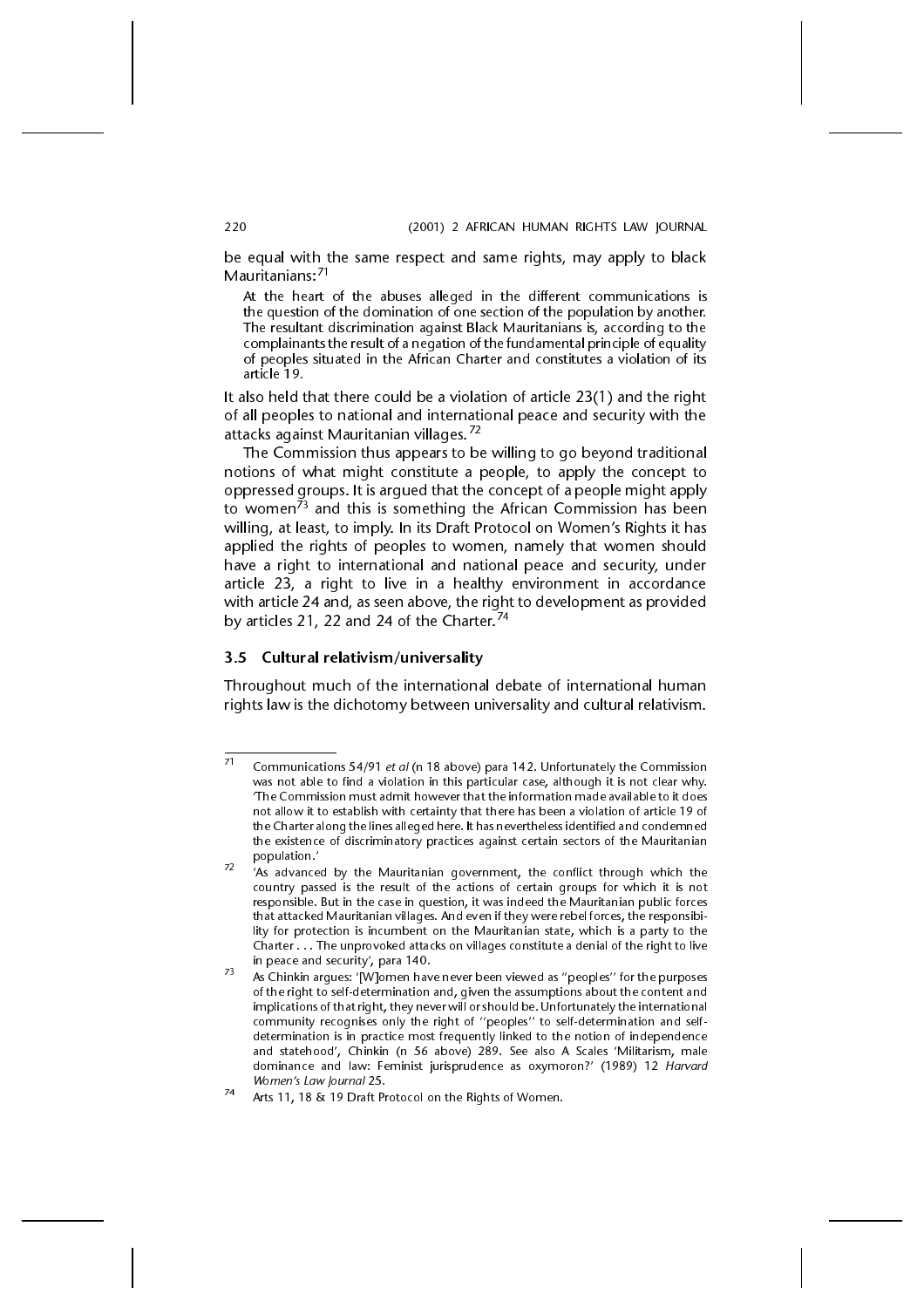In this respect it is often perceived as difficult to reconcile issues of gender and culture.<sup>75</sup> Thus, the Charter has been criticised for placing women's rights within the provision relating to the family, article 18, and for the potential that these rights will be rendered subject to article 61 and the duty placed on the Commission, in interpreting the Charter, to take into consideration African practices consistent with international norms of human and peoples' rights, customs generally accepted as law . . .'. This could be seen as a rather simplistic argument. As has been argued in relation to Muslim values as being contrary to the rights of women, the arguments are not straightforward. It might not be religion that is to blame for the inequality of women but instead 'patriarchal attitudes, cultural norms, and male-dominated juristic traditions [which] have played a role in denying women their basic human rights'.<sup>76</sup> Although little has been said by the African Commission on such issues, it has made it clear that the provisions in the Charter prevail over inconsistent customs, $^{77}$  in relation to women's rights for example stating in the Draft Protocol on the Rights of Women that states should 'prohibit all harmful practices which affect the fundamental rights of women and girls and which are contrary to recognised international standards . . . ".<sup>78</sup>

It would be useful if the Commission developed such issues further. It can use gender as a window through which common grounds can be stressed:<sup>79</sup>

Gender is a particularly well-suited point of reference for the reconstruction of the flawed, monocular scheme precisely because it encompasses vital and often ignored issues of race, ethnicity, nationality, culture, language, color, religion, ability (physical and mental), socio-economic class and sexuality... it affords a sharp focus within the macrocosm of international law. Virtually every society . . . evidences some form of gender discrimination or subjugation. Sex inequality is a global reality.

<sup>&</sup>lt;sup>75</sup> E Brems 'Enemies or allies? Feminism and cultural relativism as dissident voices in human rights discourse' (1997) 19 Human Rights Quarterly 136.

 $196$  M Monshipouri The Muslim world half a century after the Universal Declaration of Human Rights: Progress and obstacles' (1998) 16 Netherlands Quarterly of Human

Rights 287 309.<br><sup>77</sup> In Communications 48/90, 50/91, 52/91 & 89/93, Amnesty International; Comité Loosli Bachelard; Lawyers Committee for Human Rights; Association of Members of the Episcopal Conference of East Africa v Sudan, Thirteenth Annual Activity Report, the Commission held that 'when Sudanese tribunals apply Shari'a, they must do so in accordance with the other obligations undertaken by the State of Sudan. Trials must always accord with international fair-trial standards. Also, it is fundamentally unjust that religious laws should be applied against non-adherents of the religion. Tribunals that apply only Shari'a are thus not competent to judge non-Muslims, and everyone

should have the right to be tried by a secular court if they wish', para 73.<br><sup>78</sup> Art 6 Draft Protocol on the Rights of Women. Harmful practices' are defined in the Draft Protocol, art  $1(e)$  as 'all behaviour, attitudes and/or practices which negatively affect the fundamental rights of women and girls, such as their right to life, health and bodily integrity'.

 $\frac{79}{2}$  Hernández-Truyol (n 4 above) 613.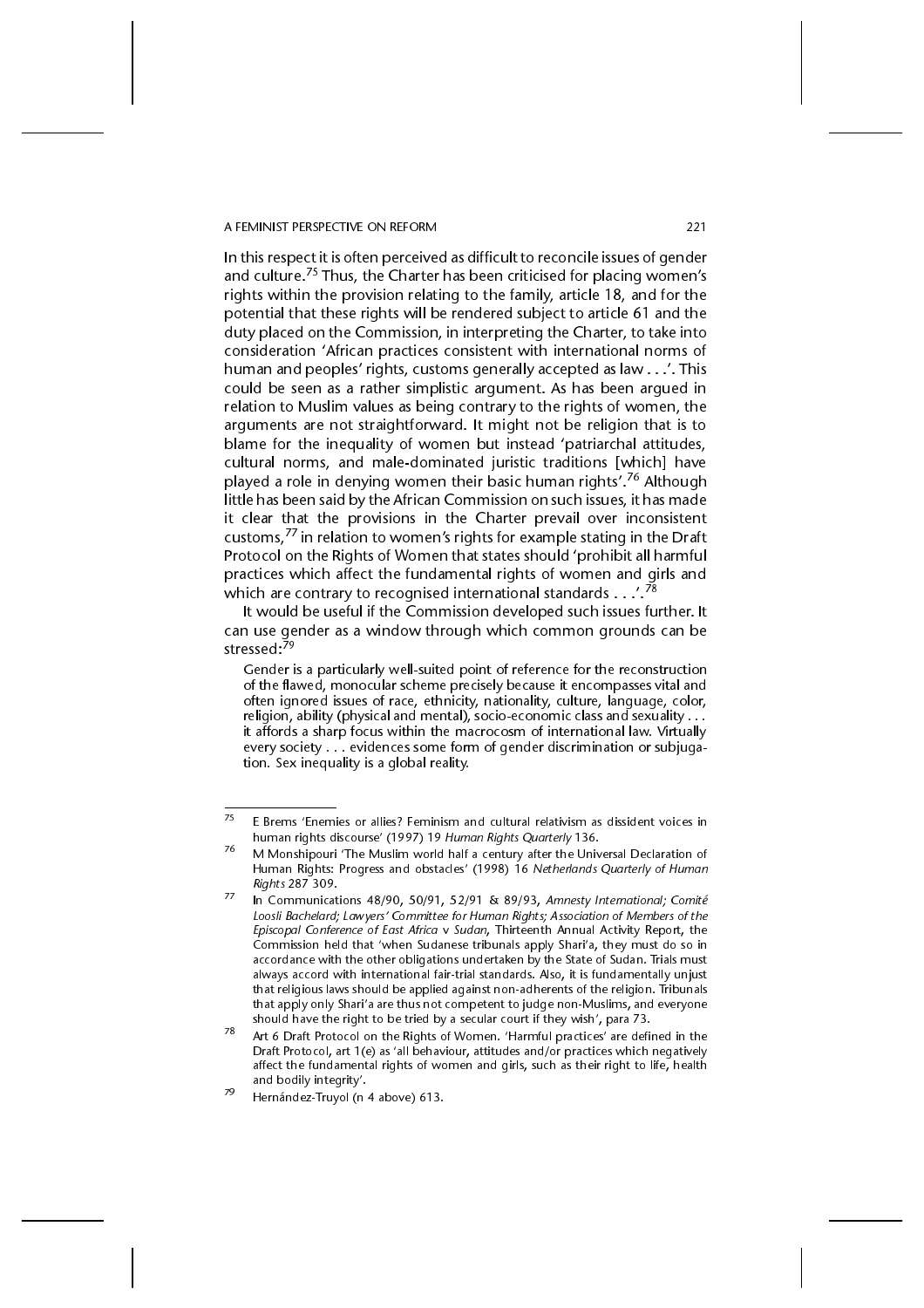# 4 Reform of the Charter?

So, would it be appropriate to suggest any reforms of the Charter from a feminist perspective? On a general basis, it is submitted that whilst the Draft Protocol is a welcome development and a strong indication of the Commission's willingness to pay attention to women's rights, the Draft Protocol should be used more generally as the Commission's authoritative interpretation of the Charter. In this respect, the Commission should ensure that it is not used by states that have not ratified the Draft Protocol to argue that they are not bound by its provisions. Further, in this vein, the Commission must ensure that the existing provisions of the Charter and existing mechanisms are strengthened for women, such as use of the communications procedure, in the same manner in which the state reporting procedure has been used recently. Women's rights must be mainstreamed within the African Charter as a whole.

As indicated, however, the debate about the rights of women must go beyond a mere discussion of the application of provisions of the Charter, and examine whether the Charter itself must be reformed. In this respect, this article hopes to have presented the argument that, unlike many international human rights instruments, from a feminist perspective, the African Charter indicates a more holistic approach which is not grounded in opposing dichotomies which are, it is argued, the result of a system dominated by the male perspective. It thus has gone beyond the public/private divide and other divides which open the possibility of women's rights being taken seriously.

In this respect, some points about the future direction of the Commission are worth making. Firstly, it has shown itself to be innovative in certain aspects and it is essential if the Commission could continue this and use these provisions to develop the notion of duties to enhance the protection of rights, rather than, as the traditional argument would presume, detract from them. It could use these provisions to emphasise the responsibilities of non-state entities not only to continue more extensively and forcefully its practice of applying the Charter to the private sphere in relation to the rights of women, but also to apply such duties to other non-state entities wielding power. In the same way, the Commission should strengthen notions of community, by continuing to develop its jurisprudence on peoples' rights to groups subject to discrimination. Its recent case law against Mauritania indicates a willingness to move beyond the traditional Western/male perspective towards a focus more on power than state and thus that such rights could be useful for other vulnerable groups.

The conclusion is that I would not, therefore, advocate, on a feminist basis, a change to the provisions of Charter itself but instead urge the Commission to build upon its wide-ranging provisions and powers. NGOs also have a responsibility to submit cases using the Charter to its full potential.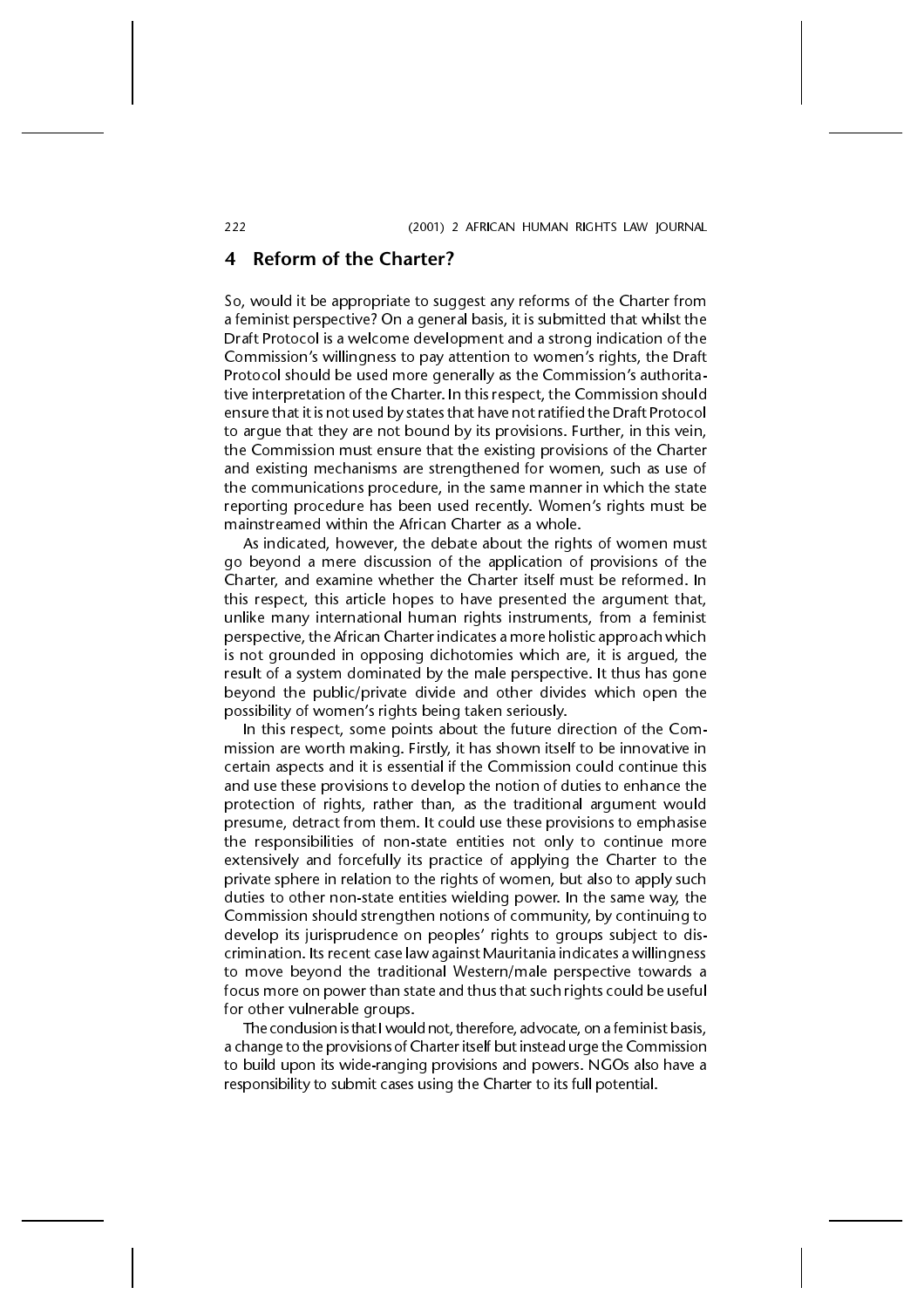One should then, however, take this further and advocate that other international, non-African bodies should look and learn from the approach of the African Commission. The African Commission has moved beyond a strict dichotomous approach that underlies much of international human rights law and in this way has offered hope for the protection of the rights of women. The reason why it has done this, however, may have less to do with its conscious desire to advance the protection of women's rights, than with its own willingness to offer an alternative to Western ideology. It has been argued throughout this paper that a feminist perspective argues that international human rights law is formulated by men and so, as indicated by opposing dichotomies approaches, fails to take account of the position of women. It is thus fundamentally flawed. The same argument can be applied from non-Western and thus African perspectives: The role of women under colonialism is in many respects symbolic of the domination of the colonised within a colonial society.<sup>780</sup> Thus, international human rights law is not only male biased, but also Western biased, created by European states. As a result, their dominant position has ensured that the voice of women, and of Africa, is not considered relevant or valid to the debate or development of human rights law. The views and perspectives of the African bodies are marginalised to the extent that international literature on human rights and UN bodies does not often cite the jurisprudence and statements of African institutions. From the point of view of the international community it would seem that Africa has a lot of catching up to do, and that there is little if anything that it could contribute to the development of human rights law as a whole.

Because of the history of the continent of colonisation and imposition of European values and structures onto Africa, it is a mixture of these different influences. The African Commission reflects this mixture and is therefore useful in terms of developing human rights law to take account of this 'other', non-Western/non-male view. It offers a method by which non-Western countries' challenges to international law could enlighten and refocus the principles of international law as they now stand. It can thus challenge whether international human rights law as it is presently formulated is indeed universal.<sup>81</sup> The approach of the African Commission has been to move away from these unhelpful dichotomies inherent in human rights law towards a more holistic approach that takes account of a variety of perspectives. In this respect it not only offers the possibility

<sup>80</sup> Chinkin (n 57 above) 281. For more detailed discussion on this issue see Murray (n 25 above).<br><sup>81</sup> V unless the experiences of women contribute directly to the mainstream international

legal order . . . international human rights law loses its claim to universal applicability: it should be more accurately characterised as international men's rights law'; H Charlesworth 'Human rights as women's rights' in I Peters & A Wolper Women's rights. Human rights: International feminist perspectives (1995) 103 105.